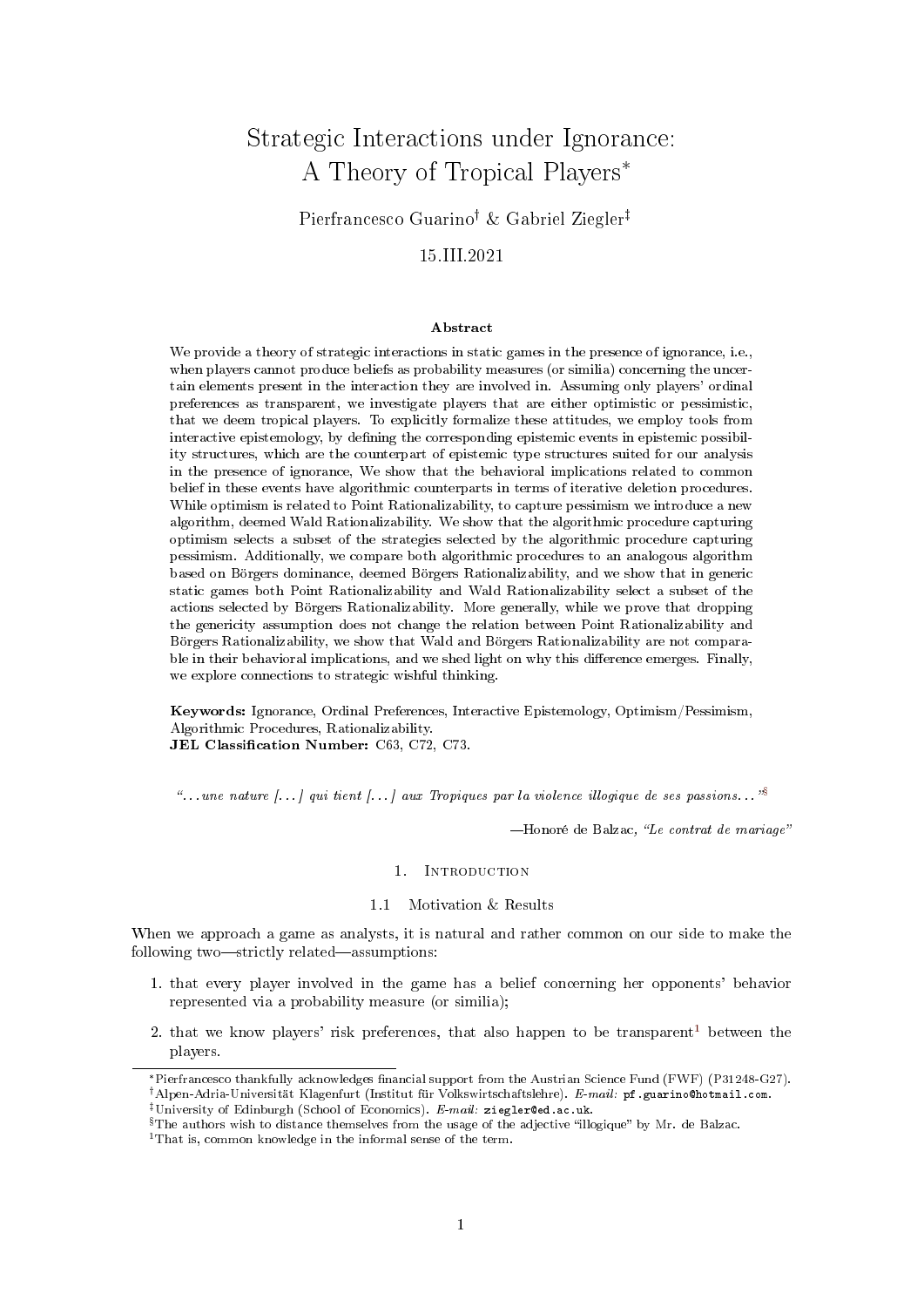<span id="page-1-3"></span>The first assumption is a pervasive one in game theory: while in the "probability measure" lies the cornerstone of the Bayesian approach  $\dot{a}$  la [Savage](#page-19-0) [\(1954\)](#page-19-0), the "or similia" innocently hides the literature on ambiguity stemming from [Schmeidler](#page-19-1) [\(1989\)](#page-19-2) and [Gilboa & Schmeidler](#page-19-2) (1989).<sup>[2](#page-1-0)</sup> The second one, which goes back to the contribution of the founding fathers of game theory, namely, the seminal [von Neumann & Morgenstern](#page-19-3) [\(1953\)](#page-19-3), is related to the notion of cardinal utility and—as such—to various mathematical properties that considerably generalize the scope of game theory. That these two assumptions are related comes from the fact that cardinal preferences and expected utility computations crucially need a probability measure (or similia).

However, it should be as natural and common as the two assumptions described above to ask ourselves what happens when we relax them. Indeed, we can perfectly imagine that a player can find herself in position not to be able to describe her beliefs via any form of probability measure (or similia). When this is the case, references to risk attitudes of the players (and—even more so their transparency between players) are irrelevant, if not out of place. This kind of situations are said to be interactions in presence of ignorance (see [Milnor](#page-19-4)  $(1954)$ , Luce & Raiffa [\(1957,](#page-19-5) Chapter 10), and [Arrow & Hurwicz](#page-18-0) [\(1977\)](#page-18-0)). Thus, it seems a much needed pursuit that of investigating what predictions we obtain in presence of ignorance.

In this paper we proceed exactly with this endeavor. Thus, we start by focusing on games with *ordinal* preferences, i.e., where only ordinal preferences over the outcomes of the game are transparent between the players. In this context, we have to describe what form players' beliefs can take and—given those beliefs—what decision criteria players can follow in the face of ignorance. Thus, regarding the first issue, we study players whose beliefs are represented via collections of actions of their opponents. Regarding decision criteria, going back to [Wald](#page-20-0) [\(1950\)](#page-20-0), we identify two possible attitudes that one of our player, with her rather coarse beliefs, can have concerning her play:

- $\bullet$  she can be *optimistic*, in which case she is going to assume that, for every action of hers, here opponents choose their actions (from the actions she contemplates as possible), to maximize her utility and—consequently—she is going to choose the action that gives her the highest utility accordingly;
- $\bullet$  she can be *pessimistic*, in which case she is going to assume that, for every action of hers, her opponents choose their actions (from the actions she contemplates as possible), to minimize her utility and—consequently—she is going to choose the action that gives her the highest utility accordingly.

Given the above defined attitudes, we study what are the behavioral implications of having one of these attitudes along with the corresponding common belief in it. Additionally, to simplify the identifications of those behavioral predictions, we provide algorithmic characterization of our `common belief' notions.

In particular, to provide an explicit analysis of the problem at hand, we perform our investigation by employing the tools of epistemic game theory. Thus, with respect to this point, first of all, we identify in Definition 2.1 the framework appropriate for our analysis, which happens to be that of *epistemic possibility structures* of [Mariotti et al.](#page-19-6) [\(2005,](#page-19-6) Sections 2 & 3). The main difference between epistemic possibility structures and epistemic type structures as they are com-monly used in the literature,<sup>[3](#page-1-1)</sup> is that in epistemic possibility structures beliefs are represented exactly in the coarse way described above, i.e., as collections of actions. With epistemic possibility structures at our disposal, we proceed by defining those epistemic events that correspond to a player being optimistic or pessimistic (respectively, in Equation  $(2.1)$  and Equation  $(2.2)$ ) and, by employing modal operators capturing belief and common belief (as it is standard in the epistemic game theory literature), we define in Definition  $2.2$  the events in epistemic possibility structures of Optimism/Pessimism and Common Belief in Optimism/Pessimism. As our informal description of being optimistic or pessimistic above already suggests, the two different attitudes can be captured respectively by a max max and a max min criterion, which is the reason behind our choice of calling our players "tropical", in light of what is known as tropical algebra, which studies the algebraic properties of structures where max and min are possible operators.[4](#page-1-2) Having

<span id="page-1-0"></span><sup>&</sup>lt;sup>2</sup>See the comprehensive survey [Gilboa & Marinacci](#page-19-7) [\(2011\)](#page-19-7).

<span id="page-1-2"></span><span id="page-1-1"></span><sup>&</sup>lt;sup>3</sup>See the comprehensive survey [Dekel & Siniscalchi](#page-19-8) [\(2015\)](#page-19-8).

 $4$ The exotic name of this branch of algebra was chosen by French mathematicians to honor Imre Simon, the first— Brazilian—mathematician who worked extensively on the topic. See [Speyer & Sturmfels](#page-19-9) [\(2009\)](#page-19-9) and [Footnote 11.](#page-4-2)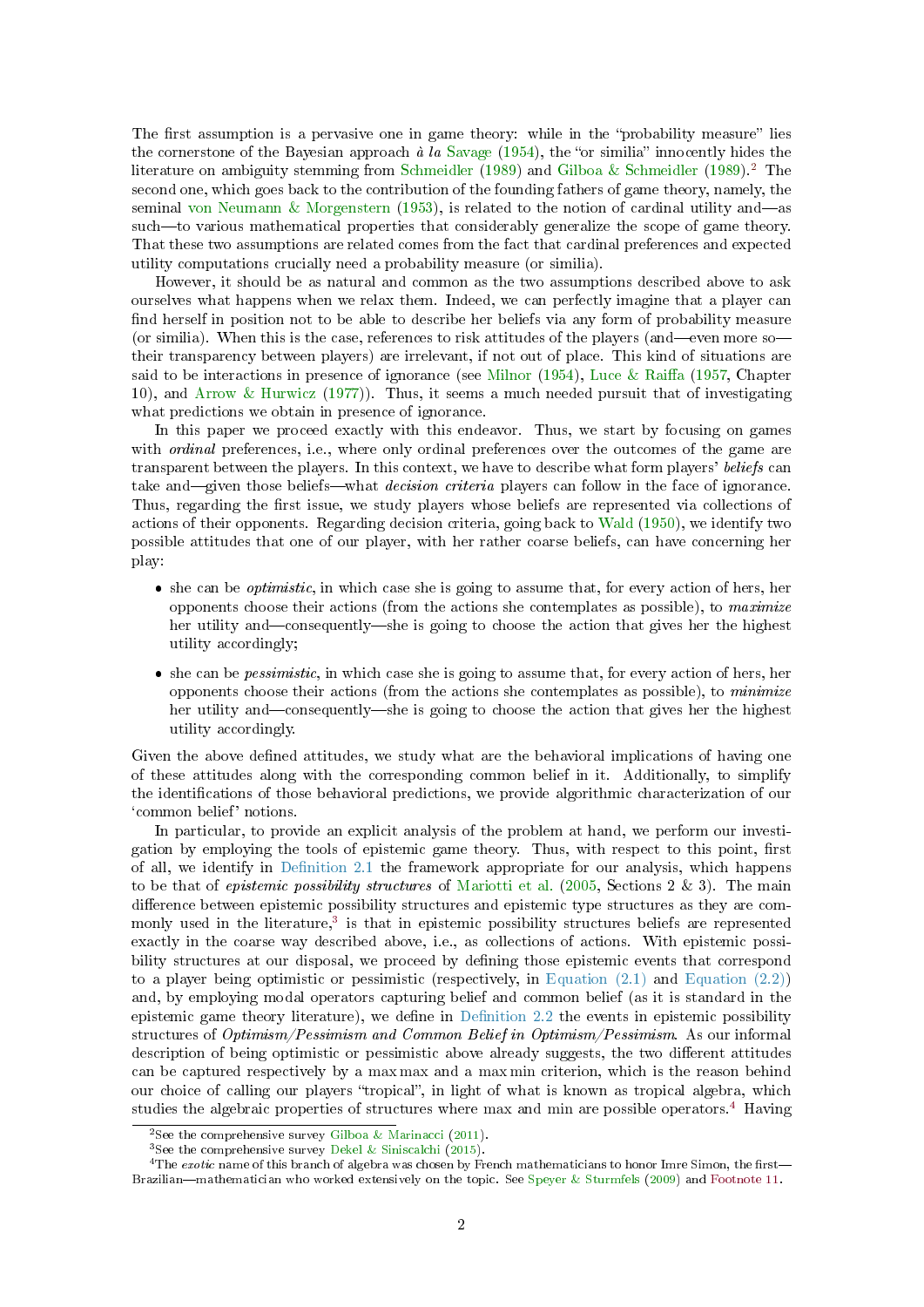<span id="page-2-5"></span>established the epistemic events of interest, we proceed by providing their algorithmic characterizations. Thus, In Definition 3.1 we give a definition in our language of Point Rationalizability of [Bernheim](#page-18-1) [\(1984\)](#page-18-1), that we show in [Theorem 2](#page-6-1) algorithmically characterizes Optimism and Common Belief in Optimism. Also, in Definition 3.2, we introduce a new procedure with a Rationalizability flavor, deemed Wald Rationalizability,<sup>[5](#page-2-0)</sup> that we show in [Theorem 3](#page-7-1) algorithmically characterizes Pessimism and Common Belief in Pessimism. Interestingly, as we show in [Appendix A.2,](#page-16-0) we can provide one proof for the two algorithmic characterizations. Regarding a comparison of the two algorithmic procedures, it turns out that we can produce a result, i.e., [Proposition 4,](#page-8-0) that supports our intuition: the set of actions that survive Point Rationalizability is a subset of the set of actions that survive Wald Rationalizability. In other terms, Pessimism and Common Belief in Pessimism allows more than its optimistic counterpart.

As we described in the preceding paragraphs, our focus is on players with beliefs represented by collections of opponents' actions that can be optimistic or pessimistic in ordinal games. It is then natural to investigate the relation between our notions of Rationalizability and a form of Rationalizability built on Börgers Dominance, in light of the latter being a notion specically designed for ordinal games. First of all, then, it has to be recalled that Börgers Dominance has been introduced<sup>[6](#page-2-1)</sup> in [Börgers](#page-18-2) [\(1993\)](#page-18-2) to capture in ordinal games the notion of justifiability,<sup>[7](#page-2-2)</sup> which in the original article means that for every justiable action we can produce a probability measure and a von Neumann-Morgenstern utility function that agrees with the player's ordinal preferences according to which the action is a maximizer. It is this point that already hints at the fact that there is an intrinsically Bayesian nature (i.e., utility function and probability measure) in this dominance notion.[8](#page-2-3) Given this, two recent contributions studied this notion in detail. On one side, [Weinstein](#page-20-1)  $(2016,$  Proposition 3) shows that the set of (standard) rationalizable action profiles converges to the—opportunely defined—Börgers rationalizable action profiles as players become infinitely risk averse, whereas point rationalizable action profiles are the result of players becoming infinitely risk seeking (as shown in [Weinstein](#page-20-1) [\(2016,](#page-20-1) Proposition 2)). On the other side, starting from a notion of rationality defined as choosing an action that is weakly undominated by a pure action relative to the opponents' actions that are deemed possible,<sup>[9](#page-2-4)</sup> [Bonanno & Tsakas](#page-18-3) [\(2018,](#page-18-3) Theorem 1) show that Rationality and Common Belief in Rationality (as dened above) is algorithmically characterized by an algorithmic procedure that iteratively eliminates actions that are Börgers dominated.

To be able to compare different notions, in Equation  $(4.3)$  we define in our language the notion of rationality of [Bonanno & Tsakas](#page-18-3) [\(2018,](#page-18-3) Definition 2, Section 3), that we call "Admissibility", and we replicate [Bonanno & Tsakas](#page-18-3) [\(2018,](#page-18-3) Theorem 1) by showing that Admissibility and Common Belief in Admissibility is algorithmically characterized by an opportunely defined Börgers Rationalizability (as in Definition 4.1). Armed with this result as a benchmark, we compare Börgers Rationalizability to Point Rationalizability and Wald Rationalizability: while we can state in [Proposition 7](#page-9-1) that Point Rationalizability always selects a subset of the profiles of actions selected by Börgers Rationalizability, we show that there is no inclusion relation between Börgers and Wald Rationalizability. However, interestingly, we establish in [Proposition 8](#page-10-0) that in generic games Börgers Rationalizability always selects a superset of the profiles of actions selected by Wald Rationalizability. This is a curious result which might seem counterintuitive and that naturally leads to the following—strictly related to the results in [Weinstein](#page-20-1)  $(2016)$  mentioned above—question: if one treats admissibility as a rationality postulate under ignorance, shouldn't it be sandwiched between optimism and pessimism?

In [Section 5.5](#page-14-0) and [Section 5.4,](#page-13-0) we discuss the issues related with this result and we provide a detailed answer to this superficially puzzling question. Here, we provide an immediate answer by identifying the intuition behind the discussion in the two aforementioned sections. On one side, we have no agreed rationality benchmark in epistemic terms when players do not hold beliefs

<span id="page-2-0"></span> $5$ The max min decision criterion goes back to [Wald](#page-20-0) [\(1950,](#page-20-0) Chapter 1.4.2, p.18). The max max criterion can be obtained by replacing the convexity axiom in [Milnor](#page-19-4) [\(1954\)](#page-19-4) with an concavity axiom.

<span id="page-2-2"></span><span id="page-2-1"></span> $6$ As "Pure Strategy Dominance" in the title, whereas in the body of the article it is simply called "dominance".

<sup>&</sup>lt;sup>7</sup>[Börgers](#page-18-2) [\(1993\)](#page-18-2) actually does not use the word "justifiability": rather, he deems an action *rational* if it satisfies the condition described in the main body. The recent literature on epistemic game theory distinguishes rationality and justifiability in the following way: an action is justifiable, while an *action-type pair* is rational (see [Battigalli](#page-18-4) [et al.](#page-18-4) [\(Work in Progress\)](#page-18-4). Since our contribution is related to the epistemic game theory literature, we employ this recent terminology.

<span id="page-2-3"></span><sup>&</sup>lt;sup>8</sup>See also the take on it in [Dekel & Siniscalchi](#page-19-8) [\(2015,](#page-19-8) Section 12.6.5).

<span id="page-2-4"></span><sup>&</sup>lt;sup>9</sup>See [Section 4](#page-8-2) and [Section 5.4](#page-13-0) for a thorough discussion of this notion of rationality.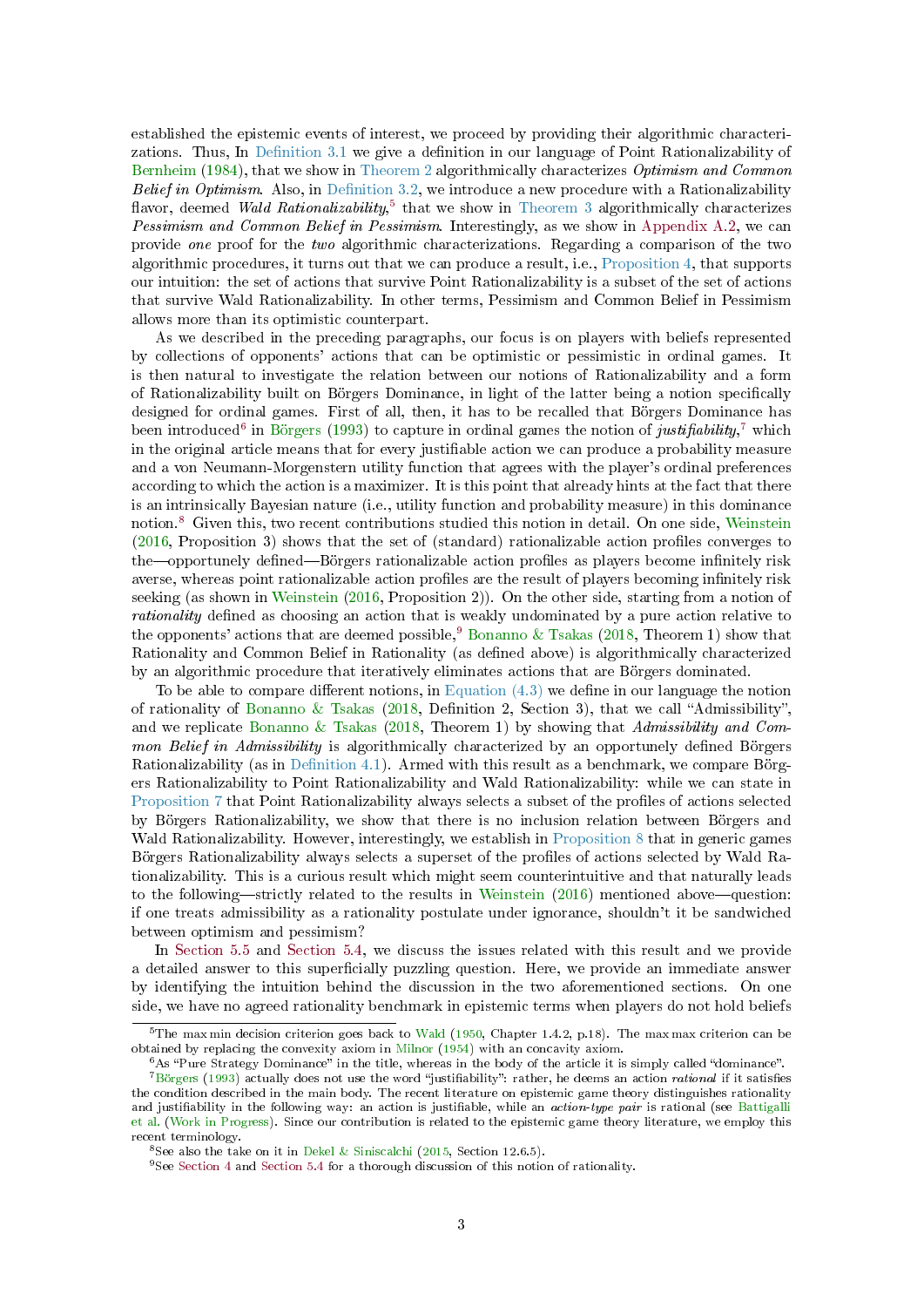<span id="page-3-3"></span>in the form of probability measures (or similia). On the other side, our notion of pessimism is exactly the decision criterion that corresponds to the limiting point of players becoming infinitely risk averse. Thus, the discontinuity revealed by our analysis can be seen again as a manifestation that Börgers Dominance is fundamentally related—as already pointed out above—to the standard Bayesian framework we shy away from in this paper.

#### 1.2 Related Literature

This paper fits various streams of literature. On one side, it belongs to those works that focus on games where only ordinal preferences are assumed to be transparent between players: As such, it is related to [Börgers](#page-18-2) [\(1993\)](#page-18-2) and [Bonanno & Tsakas](#page-18-3) [\(2018\)](#page-18-3). In using the tools of epistemic *game theory* in starting from explicitly defined assumptions concerning the players, it is related to the literature on the topic—broadly—as in [Dekel & Siniscalchi](#page-19-8) [\(2015\)](#page-19-8) and—more precisely—to [Mariotti](#page-19-10) [\(2003\)](#page-19-10) and [Mariotti et al.](#page-19-6) [\(2005\)](#page-19-6). It is related to the two latter works also in how beliefs are coarsely represented as subset of actions (profiles). As a matter of fact, with respect to this point, it is also related to [Chen & Micali](#page-18-5) [\(2015\)](#page-18-5). Finally, regarding the fact that here we investigate players' *attitudes* different from the rationality benchmark, it is related to [Yildiz](#page-20-2) [\(2007\)](#page-20-2) and to [Weinstein](#page-20-1) [\(2016\)](#page-20-1), where the relation with the latter arises in the way in which these attitudes are identified as polar opposites. In [Section 5,](#page-10-1) we address in a more detailed way the relation between our work an the contributions mentioned. Finally, [Eichberger & Kelsey](#page-19-11) [\(2014\)](#page-19-11) study optimism and pessimism in games, but do so in a setting of ambiguity and equilibrium. Therefore, their contribution is distinct, but complementary, to our approach.

# 1.3 Synopsis

The paper is structured as follows. In [Section 2,](#page-3-1) we introduce the class of games we study and the epistemic structures appropriate for our analysis, along with our events of interest. In [Section 3,](#page-6-2) we define the solution concepts that algorithmically characterize the events which are the focus of our analysis. In [Section 4,](#page-8-2) we relate our work to the notion of Börgers dominance. Finally, in [Section 5,](#page-10-1) we discuss further various aspects of our work and how our results relate to the existing literature. All the proofs of the results established in the paper are relegated to [Appendix A.](#page-15-0)

#### 2. Epistemic Apparatus

<span id="page-3-1"></span>The primitive objects of our analysis are finite ordinal games. In particular, a finite ordinal game (henceforth, game) is a tuple

$$
\Gamma := \langle I, (A_i, u_i)_{i \in I} \rangle
$$

where, for every  $i \in I$ ,  $A_i$  is player is finite set of actions, with  $A_{-i} := \prod_{j \in I \setminus \{i\}} A_j$  and  $A :=$  $\prod_{j\in I}A_j$ , and  $u_i: A\to \Re$  is her *ordinal* utility function (unique up to monotone transformation). We deem a game *generic* if, for every  $i \in I$  and  $a_i, a'_i \in A_i$ , the fact that  $a_i \neq a'_i$  implies that  $u_i(a_i, a_{-i}) \neq u_i(a'_i, a_{-i})$ , for every  $a_{-i} \in A_{-i}$ .

In what follows, every topological space is assumed to be compact Hausdorff, where in the case of finite spaces this is a consequence of endowing them—as we do—with the discrete topology. Thus, given an arbitrary space X, we let  $\mathscr{K}(X)$  denote the family of all its compact subsets endowed with the Hausdorff topology,<sup>[10](#page-3-2)</sup> which makes it compact Hausdorff, whenever X is compact Hausdorff.

<span id="page-3-0"></span>Definition 2.1 (Epistemic Possibility Structure). Given a game  $\Gamma := \langle I, (A_i, u_i)_{i \in I} \rangle$ , an epistemic possibility structure (henceforth, possibility structure) appended on  $\Gamma$  is a tuple

$$
\mathfrak{P} := \langle I, (A_{-i}, T_i, \pi_i)_{i \in I} \rangle
$$

where, for every  $i \in I$ ,  $T_i$  is her compact Hausdorff set of epistemic types (henceforth, types) and  $\pi_i: T_i \to \mathcal{K}(A_{-i} \times T_{-i})$  is her continuous possibility function.

<span id="page-3-2"></span><sup>&</sup>lt;sup>10</sup>Recall that the Hausdorff topology is the topology generated by all subsets of the form  $\{ \kappa \in \mathscr{K}(X) \mid \kappa \subseteq G \}$ and  $\{ \kappa \in \mathcal{K}(X) \mid \kappa \cap G \neq \emptyset \}$  with G open in X.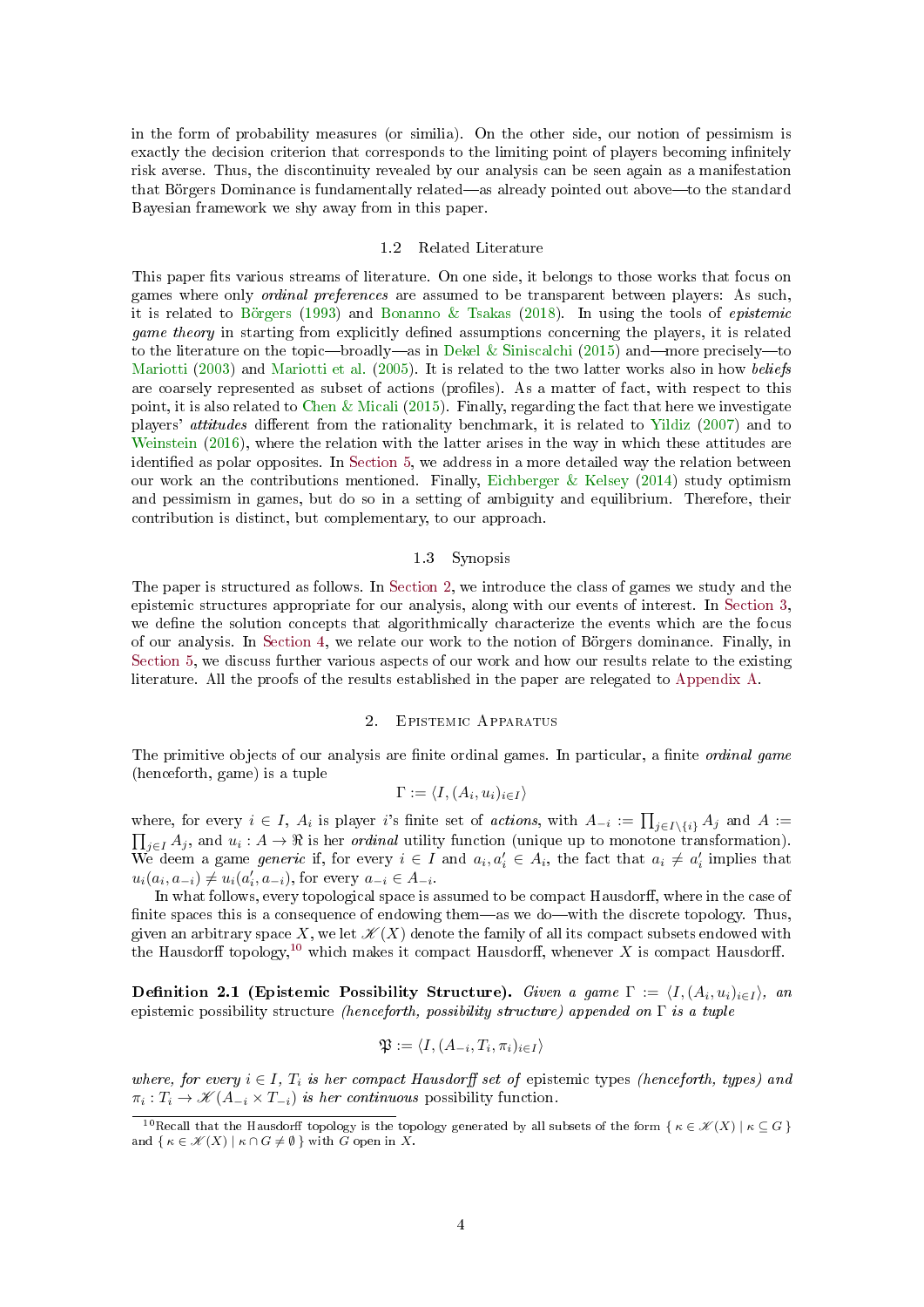<span id="page-4-5"></span>To ease the reading, we introduce the function  $\varphi_i: T_i \to \mathscr{K}(A_{-i})$ , which captures what an arbitrary player  $i$  considers possible regarding only the actions eventually chosen by the remaining players, i.e., her first order beliefs. For every  $i \in I$ , we let  $\Omega_i := A_i \times T_i$ , with  $\Omega := \prod_{j \in I} \Omega_j$ . It is understood that every  $E \in \mathscr{K}(\Omega)$  is such that  $E := \prod_{j \in I} E_j$  with  $E_j \in \mathscr{K}(\Omega_j)$ , for every  $j \in I$ .

Remark 2.1 (Belief-Completeness). For every game  $\Gamma$ , there exists a possibility structure  $\mathfrak{P}^*:=\langle I, (A_{-i}, T_i^*, \pi_i)_{i\in I}\rangle$  appended on it that is belief-complete, i.e.,  $\pi_i$  is surjective, for every  $i \in I$  (see [Mariotti et al.](#page-19-6) [\(2005,](#page-19-6) Section 3)).

Given a possibility structure  $\mathfrak P$  with state space  $\Omega$ , interactive reasoning is captured by means of opportune modal operators acting on  $\Omega$ . In particular, the *belief operator*  $\mathbb{B}_i$  of player i is defined as

$$
\mathbb{B}_i(E_{-i}) := \{ (a_i, t_i) \in A_i \times T_i \mid \pi_i(t_i) \subseteq E_{-i} \},
$$

for every  $E_{-i} \in \mathscr{K}(\Omega_{-i}),$  with  $\mathbb{B}(E) := \prod_{i \in I} \mathbb{B}_i(E_{-i}),$  whereas the *correct belief operator* is defined as

$$
\mathbb{CB}(E) := E \cap \mathbb{B}(E).
$$

In the rest of the paper we make repeated use of iterative applications of the operator B, which work according to the following rules on an arbitrary event  $E \in \mathscr{K}(\Omega)$ :

- $(n = 0) \mathbb{B}^0(E) := E,$
- $(n \ge 1) \mathbb{B}^n(E) := \mathbb{B}(\mathbb{B}^{n-1}(E)).$

The basic events we want to formalize in a possibility structure are those that capture a player being either pessimistic or optimistic. Thus, we let

<span id="page-4-0"></span>
$$
\mathsf{O}_{i} := \left\{ (a_{i}^{*}, t_{i}) \in A_{i} \times T_{i} \middle| a_{i}^{*} \in \arg \max_{a_{i} \in A_{i}} \max_{\tilde{a}_{-i} \in \varphi_{i}(t_{i})} u_{i}(a_{i}, \tilde{a}_{-i}) \right\}
$$
(2.1)

be the event in  $\Omega_i$  that captures player i being *optimistic*. On the contrary, we let

<span id="page-4-1"></span>
$$
\mathsf{P}_{i} := \left\{ (a_{i}^{*}, t_{i}) \in A_{i} \times T_{i} \mid a_{i}^{*} \in \arg\max_{a_{i} \in A_{i}} \min_{\tilde{a}_{-i} \in \varphi_{i}(t_{i})} u_{i}(a_{i}, \tilde{a}_{-i}) \right\}
$$
(2.2)

be the set of states of the world where player i is *pessimistic*. It is the reliance on the max and min operators of these decision criteria that lead us to deem our players tropical, since in tropical algebra the usual addition is replaced with the max or min operators.<sup>[11](#page-4-2)</sup> As a result, much in the same spirit in which expected utility is a (weighted) sum of the underlying utilities of outcomes in a standard Bayesian framework, for tropical players our decision criteria involve 'sums' again.

<span id="page-4-4"></span>Example 1 (Leading Example). Consider the game represented in [Figure 1](#page-4-3) with two players, namely, Ann (viz.,  $a$ ) and Bob (viz.,  $b$ ).

|         |   | n   |      |   |
|---------|---|-----|------|---|
|         |   |     | . .  | R |
|         | T | 2,3 | 3, 2 |   |
| $\it a$ | М | 3   |      | 0 |
|         |   | 2,0 | 2,2  |   |

<span id="page-4-3"></span>Figure 1: A  $3 \times 3$  game.

<span id="page-4-2"></span><sup>&</sup>lt;sup>11</sup> Formally, a monoid is an algebraic structure  $\langle M, \Box \rangle$ , where  $\Box$  is a binary operation defined over a set M which is associative, i.e., for every  $a, b, c \in M$ ,  $(a \Box b) \Box c = a \Box (b \Box c)$ , with identity element  $\mathbf{i} \in M$ , i.e., for every  $a \in M$ ,  $a\Box \mathbf{i} = \mathbf{i}\Box a = a$ . A monoid is *commutative* if the binary operation is also commutative. Given that  $\overline{\Re}^- := \Re\cup\{-\infty\},$ a max tropical semiring is a tuple  $\langle \overline{\mathcal{R}}^-, \boxplus, \boxdot \rangle$ , where:

<sup>•</sup> for every  $x, y \in \overline{\Re}^{-}$ ,  $x \boxplus y := \max\{x, y\}$  and  $x \boxdot y := x + y$ ,

 $\bullet$   $\langle \overline{\Re}^- , \boxplus \rangle$  is a commutative monoid with identity element  $-\infty$ ,

 $\bullet$   $\langle \overline{\mathcal{R}}^-, \Box \rangle$  is a commutative monoid with identity element 0.

Similarly, one can define a *min tropical semiring*  $\langle\overline{\Re}^+,\oplus,\odot\rangle$  related to our definition of pessimism, with  $\overline{\Re}^+$  :=  $\Re \cup \{+\infty\}$  and  $x \oplus y := \min\{x, y\}.$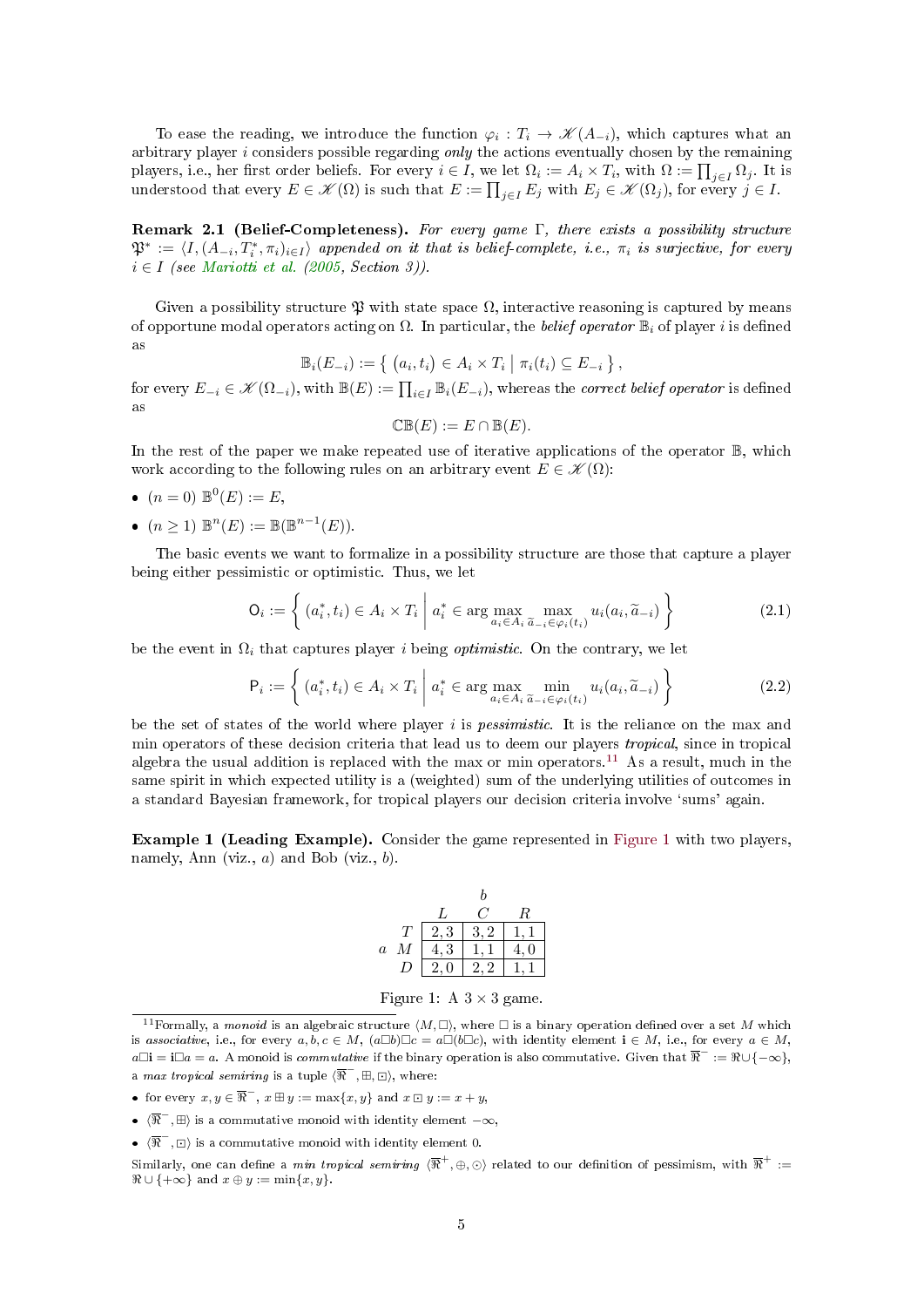To see the events we have introduced at work, we append on it a possibility structure. In particular, we focus on Ann, with  $T_a := \{t_a, t'_a, t''_a\}$  and

$$
\varphi_a(t_a) := \{L\},
$$
  
\n
$$
\varphi_a(t'_a) := \{C\},
$$
  
\n
$$
\varphi_a(t''_a) := A_b.
$$

Then it is straightforward to observe that

$$
O_a := \{ (M, t_a), (T, t'_a), (M, t''_a) \},
$$
  
\n
$$
P_a := \{ (M, t_a), (T, t'_a), (T, t''_a), (M, t''_a), (D, t''_a) \}.
$$

Crucially, the difference between Ann's attitude arises when she contemplates the idea that Bob can play more than one action, i.e., when her type is  $t''_a$ . If she is optimistic, she is going to expect Bob to play  $L$  or  $C$ , because both those actions can give her the highest utility, thus she is going to play M (indeed, in both cases she can get 4); if she is pessimistic, she is indifferent between  $T$ , M, and D, since 1 is the lowest possible payoff she could get given L, C, or R.

Having defined what it means for a player to be either optimistic or pessimistic by opportune events in  $\Omega_i$ , the natural next step is to investigate the implications of having players involved in a game interactively reason about each others. As a result we focus our analysis on the following events:

$$
\mathbb{CB}^m(\mathsf{O}) := \mathsf{O} \cap \bigcap_{k \geq 0}^{m-1} \mathbb{B}(\mathbb{CB}^k(\mathsf{O})),
$$
  

$$
\mathbb{CB}^m(\mathsf{P}) := \mathsf{P} \cap \bigcap_{k \geq 0}^{m-1} \mathbb{B}(\mathbb{CB}^k(\mathsf{P})).
$$

The role in the rest of the analysis of the events concerning common correct belief is such that they deserve their own definition.

<span id="page-5-0"></span>Definition 2.2 (Optimism/Pessimism and Common Correct Belief in Optimism/Pessimism). Given a game  $\Gamma$  and a possibility structure  $\mathfrak P$  with state space  $\Omega$ , the epistemic condition Optimism and Common Correct Belief in Optimism (henceforth, OCBO) is captured by the event

$$
\text{OCBO}:=\mathbb{CB}^\infty(O)=\bigcap_{\ell\geq 0}\mathbb{CB}^\ell(O)=O\cap\bigcap_{\ell\geq 0}\mathbb{B}(\mathbb{CB}^\ell(O)),
$$

while

$$
PCBP := \mathbb{CB}^{\infty}(P) = \bigcap_{\ell \geq 0} \mathbb{CB}^{\ell}(P) = P \cap \bigcap_{\ell \geq 0} \mathbb{B}(\mathbb{CB}^{\ell}(P))
$$

is the event that captures the condition Pessimism and Common Correct Belief in Pessimism (henceforth, PCBP).

Having established our events of interest, a crucial step whenever involved in an epistemic analysis is to establish that those events are actually epistemic 'events' for the players. That is, we just defined OCBO and PCBP, but are those events part of the language of the players? This is a crucial problem, since we want our players to reason about these very events. This is exactly what we achieve next.

<span id="page-5-1"></span>**Proposition 1.** For every  $n \in \mathbb{N}$ ,  $\mathbb{CB}^n(\mathsf{O}) \in \mathcal{K}(\Omega)$  and  $\mathbb{CB}^n(\mathsf{P}) \in \mathcal{K}(\Omega)$ .

The reason why [Proposition 1](#page-5-1) is enough to establish this point is that, rather informally, given our topological assumptions result amounts to stating that the relevant sets are events in the measurable sense of the term.<sup>[12](#page-5-2)</sup>

<span id="page-5-2"></span><sup>&</sup>lt;sup>12</sup>See [Appendix A.1](#page-15-1) for a formalization of this point along with the proof of the result.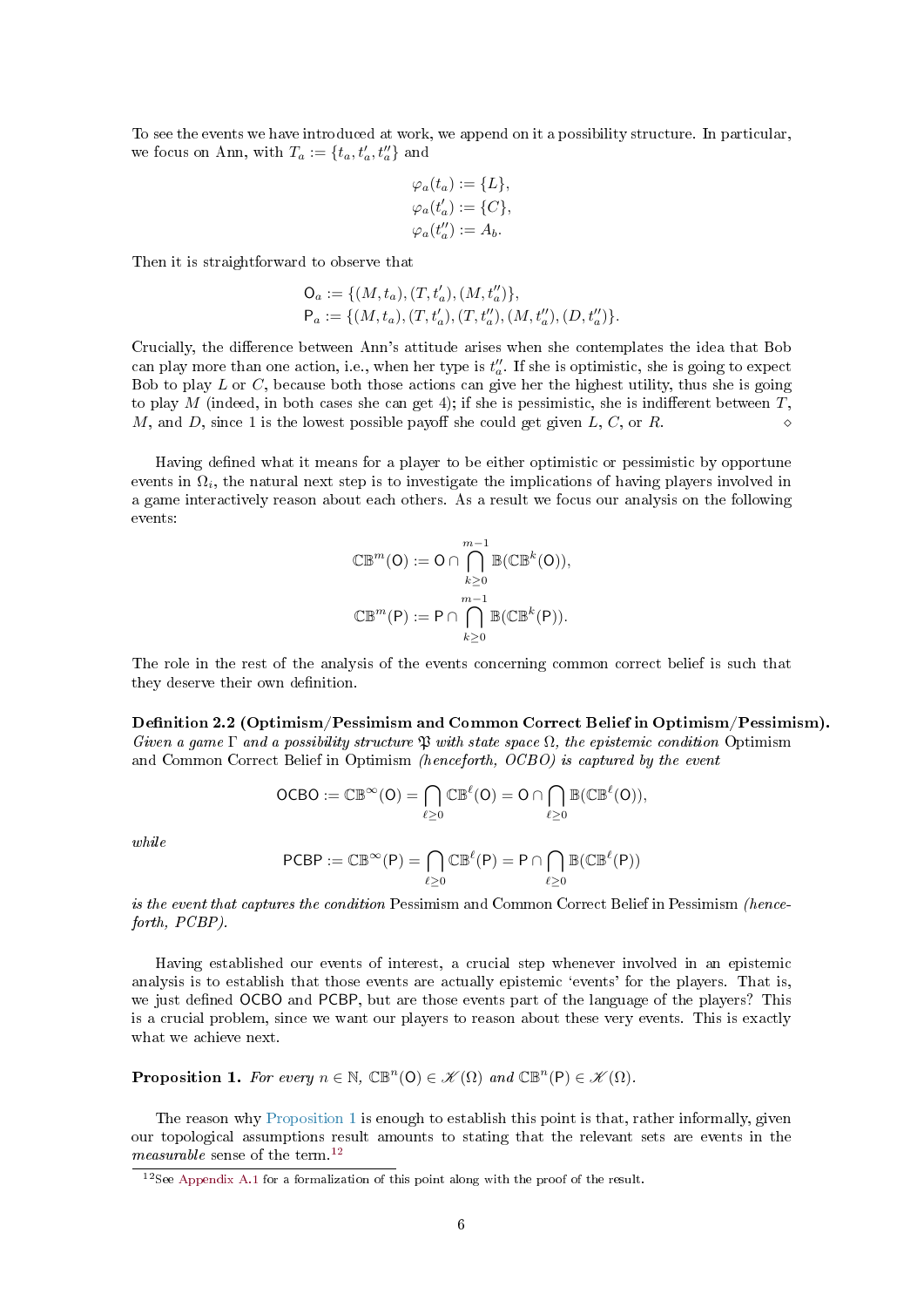#### 3. Algorithmic Procedures

<span id="page-6-6"></span><span id="page-6-2"></span>Having established in the previous section the epistemic framework that we append on an ordinal game, it is natural to ask ourselves if we can algorithmically characterize our events of interest, with a particular attention to those defined in Definition 2.2. In the following two subsections, this is exactly what we achieve, where we let proj denote the (continuous) projection operator applied on product spaces as canonically defined.

# 3.1 The Optimistic Player

<span id="page-6-3"></span>We want to formalize a notion of best-reply that captures the max max decision criterion (in presence of coarse beliefs) that lies behind our notion of optimism. Thus, given a game Γ, a player  $i \in I$ , and a  $\kappa_i \in \mathcal{K}(A_{-i})$ , we let

$$
\rho_i^{\max}(\kappa_i) := \left\{ a_i^* \in A_i \; \middle| \; a_i^* \in \arg\max_{a_i \in A_i} \max_{\widetilde{a}_{-i} \in \kappa_i} u_i(a_i, \widetilde{a}_{-i}) \right\} \tag{3.1}
$$

denote the set of *optimistic best-replies* to belief  $\kappa_i \in \mathcal{K}(A_{-i})$ .

Building on the notion of optimistic best-replies, we can now define a solution concept which is essentially a formulation based on our language of Point Rationalizability, as introduced in [Bernheim](#page-18-1) [\(1984,](#page-18-1) Section 3(b)).

<span id="page-6-0"></span>**Definition 3.1 (Point Rationalizability).** Fix a game  $\Gamma := \langle I, (A_i, u_i)_{i \in I} \rangle$  and consider the following procedure, for every  $i \in I$  and  $m \in \mathbb{N}$ .

- (Step  $m = 0$ )  ${\bf P}_{i}^{0} := A_{i}$ ;
- (Step  $m > 0$ ) Assume that  $\mathbf{P}^m := \mathbf{P}^m_i \times \mathbf{P}^m_{-i}$  has been defined and let

$$
\mathbf{P}_{i}^{m+1} := \left\{ a_{i}^{*} \in \mathbf{P}_{i}^{m} \middle| \begin{array}{c} \exists \kappa_{i} \in \mathcal{K}(A_{-i}) \ \exists a_{-i}^{*} \in \mathbf{P}_{-i}^{m} : \\ 1. \ \kappa_{i} = \{a_{-i}^{*}\}, \\ 2. \ a_{i}^{*} \in \rho_{i}^{\max}(\kappa_{i}) \end{array} \right\}.
$$
 (3.2)

Then, for every  $n \in \mathbb{N}$ , we let  $\mathbf{P}_i^n$  denote the set of strategies of player i that survive the n-th iteration of the Point Rationalizability procedure. Finally,

$$
\mathbf{P}^\infty_i := \bigcap_{\ell \geq 0} \mathbf{P}^\ell_i
$$

is the set of strategies of player i that survive the Point Rationalizability procedure, with  $\mathbf{P}^{\infty}$  :=  $\prod_{j\in I} \mathbf{P}_j^{\infty}$  denoting the set of point rationalizable strategy profiles.

Before seeing Point Rationalizability at work, it is important to recall that its nonemptiness has been established in [Bernheim](#page-18-1) [\(1984,](#page-18-1) Proposition 3.1). Thus, we now go back to our leading example to see what are the behavioral predictions we obtain there via Point Rationalizability.

**Example 1 (Leading Example, Continued).** To see Definition 3.1 at work, we consider the game in [Figure 1.](#page-4-3) Thus, we have that  $\mathbf{P}_a^1 = \{T, M\}$  and  $\mathbf{P}_b^1 = \{L, C\}$ . Then we have that  $\mathbf{P}_a^2 = \mathbf{P}_a^1$  and  $\mathbf{P}_b^2 = \{L\}$ . As a result,  $\mathbf{P}_a^3 = \{M\} = \mathbf{P}_\alpha^\infty$  and  $\mathbf{P}_b^2 = \{L\} = \mathbf{P}_b^\infty$ .

We can now tackle the problem of the algorithmic characterization of Optimism and Common Belief in Optimism. As a matter of fact, the result that we state next settles the issue.

## <span id="page-6-1"></span>Theorem 2 (Tropical Foundation of Point Rationalizability). Fix a game Γ.

i) If  $\mathfrak{B}$  is an arbitrary possibility structure appended on it, then

<span id="page-6-4"></span>
$$
\operatorname{proj}_{A} \mathbb{CB}^{n}(0) \subseteq \mathbf{P}^{n+1},\tag{3.3}
$$

for every  $n \in \mathbb{N}$ , and

<span id="page-6-5"></span>
$$
\operatorname{proj}_A \mathsf{OCBO} \subseteq \mathbf{P}^{\infty}.\tag{3.4}
$$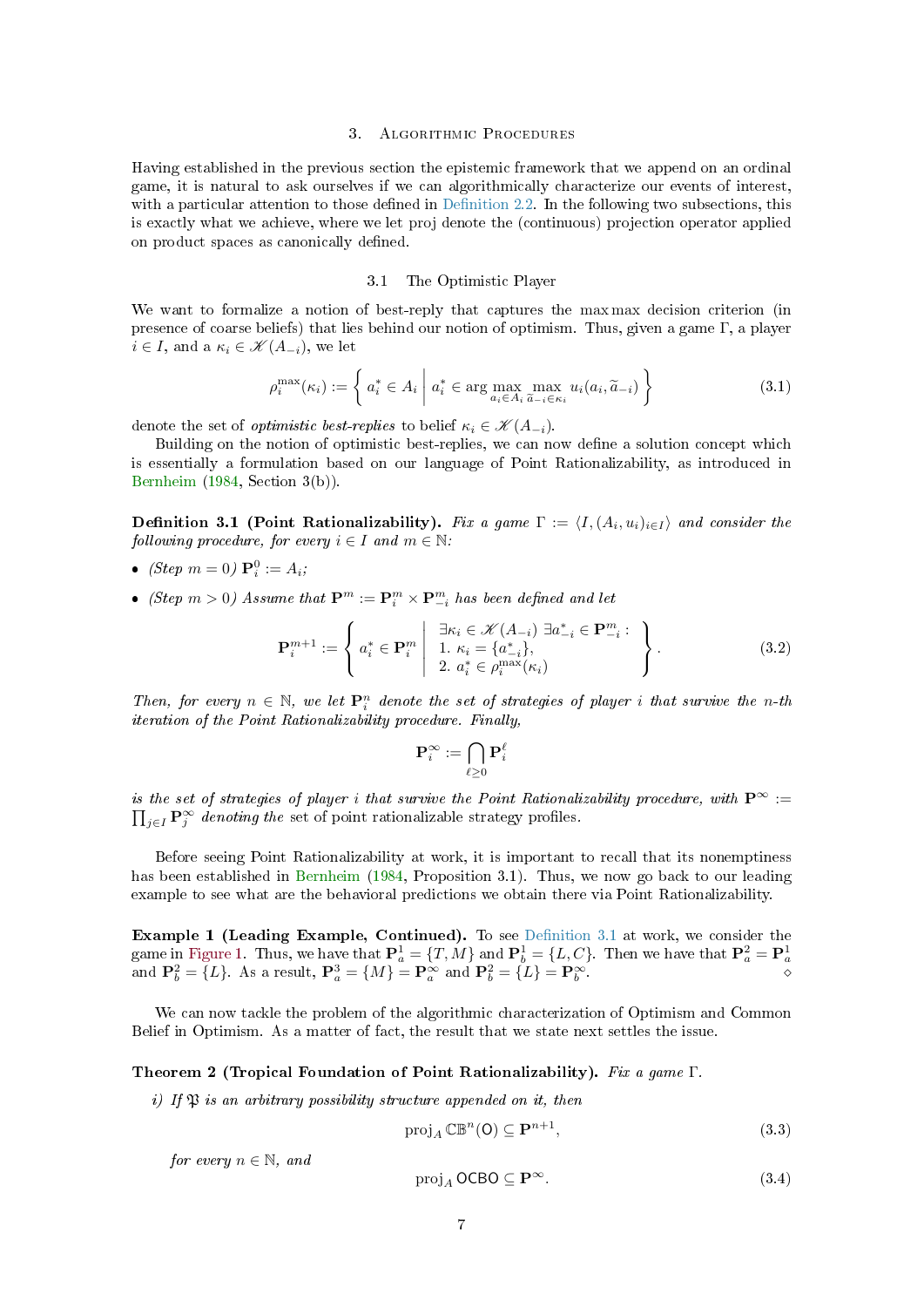<span id="page-7-6"></span>ii) If  $\mathfrak{P}^*$  is a belief-complete possibility structure appended on it, then

<span id="page-7-4"></span>
$$
proj_A \mathbb{CB}^n(\mathsf{O}) = \mathbf{P}^{n+1},\tag{3.5}
$$

for every  $m \in \mathbb{N}$ , and

<span id="page-7-5"></span>
$$
proj_A OCBO = P^{\infty}.
$$
 (3.6)

# 3.2 The Pessimistic Player

We now formalize a notion of best-reply that captures the max min decision criterion (in presence) of coarse beliefs) that lies behind our notion of pessimism, in the same spirit of what we did in the previous section. Thus, given a game Γ, a player  $i \in I$ , and a  $\kappa_i \in \mathcal{K}(A_{-i})$ , we let

$$
\rho_i^{\min}(\kappa_i) := \left\{ a_i^* \in A_i \; \middle| \; a_i^* \in \arg\max_{a_i \in A_i} \min_{\tilde{a}_{-i} \in \kappa_i} u_i(a_i, \tilde{a}_{-i}) \right\} \tag{3.7}
$$

denote the set of *pessimistic best-replies* to belief  $\kappa_i \in \mathcal{K}(A_{-i})$ .

We can now introduce our algorithmic procedure that capture interactive pessimism in static games, that we deem Wald Rationalizability in honor of Abraham Wald's celebrated decision criterion in [Wald](#page-20-0) [\(1950\)](#page-20-0).

<span id="page-7-0"></span>**Definition 3.2 (Wald Rationalizability).** Fix a game  $\Gamma := \langle I, (A_i, u_i)_{i \in I} \rangle$  and consider the following procedure, for every  $i \in I$  and  $m \in \mathbb{N}$ .

- (Step  $m = 0$ )  $\mathbf{W}_i^0 := A_i$ ;
- (Step  $m > 0$ ) Assume that  $\mathbf{W}^m := \mathbf{W}^m_i \times \mathbf{W}^m_{-i}$  has been defined and let

$$
\mathbf{W}_{i}^{m+1} := \left\{ a_{i}^{*} \in \mathbf{W}_{i}^{m} \middle| \begin{array}{c} \exists \kappa_{i} \in \mathcal{K}(A_{-i}) \ \exists \widehat{A}_{-i} \subseteq \mathbf{W}_{-i}^{m} : \\ 1. \ \kappa_{i} = \widehat{A}_{-i}, \\ 2. \ a_{i}^{*} \in \rho_{i}^{\min}(\kappa_{i}) \end{array} \right\}.
$$
 (3.8)

Then, for every  $n \in \mathbb{N}$ , we let  $\mathbf{W}_i^n$  denote the set of strategies of player i that survive the n-th iteration of the Wald Rationalizability procedure. Finally,

$$
\mathbf{W}^{\infty}_i := \bigcap_{\ell \geq 0} \mathbf{W}^{\ell}_i
$$

is the set of strategies of player i that survive the Wald Rationalizability procedure, with  $\mathbf{W}^{\infty}$  :=  $\prod_{j\in I} \mathbf{W}_j^{\infty}$  denoting the set of Wald rationalizable strategy profiles.

Mirroring the structure of [Section 3.1,](#page-6-3) we establish a crucial property of Wald Rationalizability.

Remark 3.1 (Nonemptiness). For every game  $\Gamma$ ,  $\mathbf{W}^{\infty} \neq \emptyset$ .

Again, we go back to our leading example to see how Wald Rationalizability performs there.

**Example 1 (Leading Example, Continued).** To see Definition 3.1 at work, we consider again the game in [Figure 1.](#page-4-3) Thus, we have that  $\mathbf{W}_a^1 = A_a$  and  $\mathbf{W}_b^1 = \{L, C\}$ . As a matter of fact, the algorithm stops here. Thus, we have that  $\mathbf{W}_a^{\infty} = A_a$  and  $\mathbf{W}_b^{\infty} = \{L, C\}$ .

As we did for Optimism and Common Belief in Optimism, we now solve the issue of providing an algorithmic characterization for Pessimism and Common Belief in Pessimism.

# <span id="page-7-1"></span>Theorem 3 (Tropical Foundation of Wald Rationalizability). Fix a game Γ.

i) If  $\mathfrak{P}$  is an arbitrary possibility structure appended on it, then

<span id="page-7-2"></span>
$$
\operatorname{proj}_{A} \mathbb{CB}^{n}(\mathsf{P}) \subseteq \mathbf{W}^{n+1},\tag{3.9}
$$

for every  $n \in \mathbb{N}$ , and

<span id="page-7-3"></span>
$$
\operatorname{proj}_{A} \mathsf{PCBP} \subseteq \mathbf{W}^{\infty}.\tag{3.10}
$$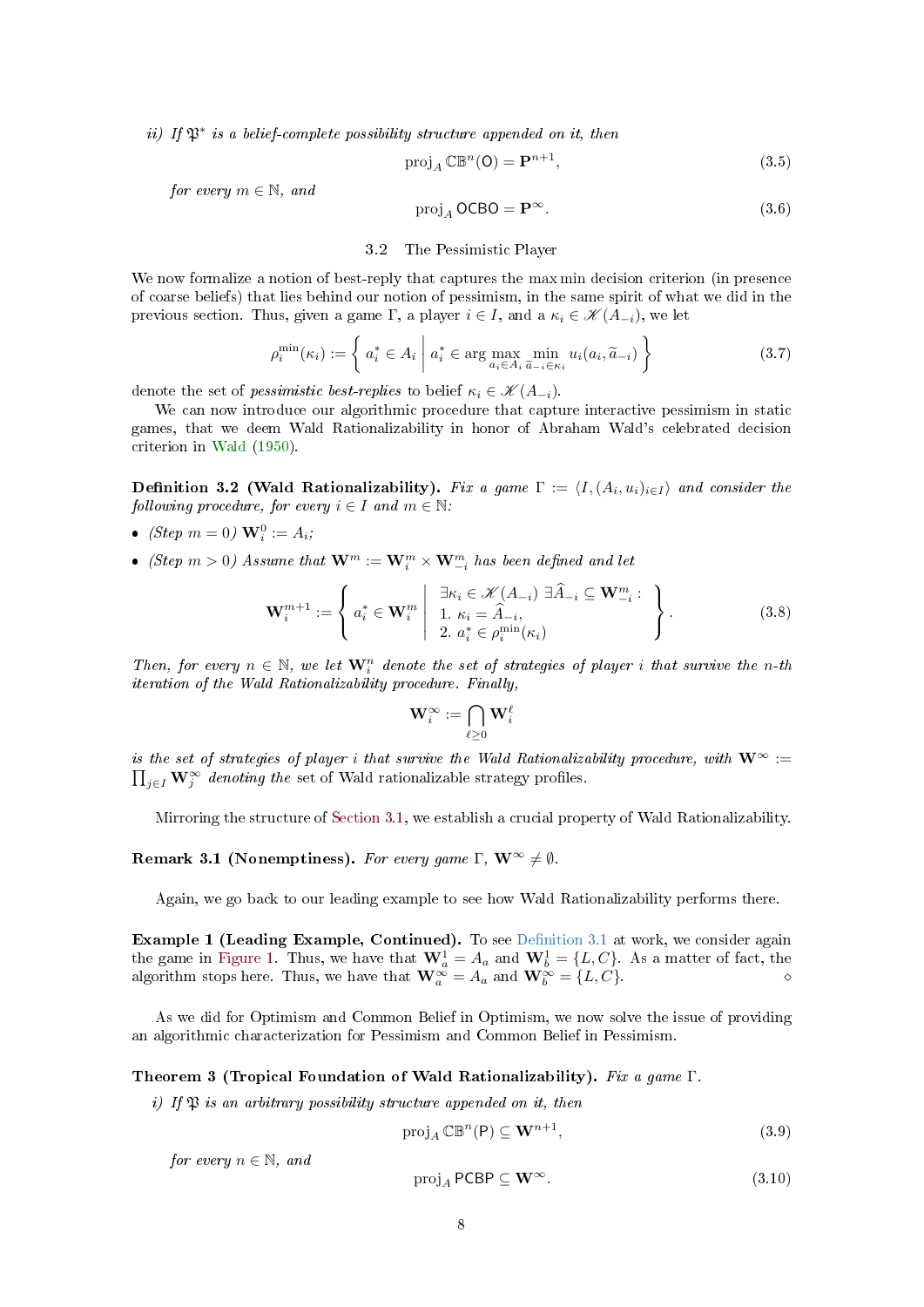<span id="page-8-8"></span>ii) If P<sup>∗</sup> is a belief-complete possibility structure, then

<span id="page-8-6"></span>
$$
proj_A \mathbb{CB}^n(\mathsf{P}) = \mathbf{W}^{n+1},\tag{3.11}
$$

for every  $n \in \mathbb{N}$ , and

<span id="page-8-7"></span>
$$
proj_A PCBP = \mathbf{W}^{\infty}.
$$
 (3.12)

#### 3.3 Relation between the Algorithms

Having formalized procedures that we show algorithmically characterize our epistemic events of interests, it is natural to investigate what is the relation between the two solutions concepts just introduced. Our [Example 1](#page-4-4) already show that  $\mathbf{W}^{\infty} \nsubseteq \mathbf{P}^{\infty}$ . Thus, can we say that  $\mathbf{P}^{\infty}$  is a refinement of  $\mathbf{W}^{\infty}$ ? On intuitive grounds, this should be the case and the result that follows establishes exactly this point.

# <span id="page-8-0"></span>**Proposition 4.** Given a game  $\Gamma$ ,  $\mathbf{P}^n \subseteq \mathbf{W}^n$ , for every  $n \in \mathbb{N}$ .

The proof is equally intuitive: if a strategy is an optimistic best-reply, then it a pure best-reply to the player's favorite opponent's action, but then it also a pessimistic best-reply to the singleton belief considering only this opponent's strategy as possible. In other words, for singleton beliefs the two notions coincide and for the optimistic case it is without loss to consider such singleton beliefs.<sup>[13](#page-8-3)</sup> Conversely, a pessimistic best-reply might need a non-singleton belief. Therefore, there are occasions in which the inclusion is strict.

#### 4. Relation to Börgers Dominance

<span id="page-8-2"></span>We now compare the behavior of Point Rationalizabilty and Wald Rationalizabilty to a form of Rationalizability built upon the notion of Börgers Dominance, introduced in [Börgers](#page-18-2) [\(1993\)](#page-18-2). Hence, in what follows, we formalize this latter notion.

Given a game  $\Gamma$ , a player  $i \in I$ , and a subset  $A_i \times A_{i} \subseteq A_i \times A_{-i}$ , action  $a_i \in A_i$  is weakly dominated relative to  $\tilde{A}_{-i}$  for player i by action  $a_i^* \in \tilde{A}_i$  if  $u_i(a_i^*, a_{-i}) \geq u_i(a_i, a_{-i})$  for every  $a_{-i} \in \tilde{A}_{-i}$  and there exists an action  $a_{-i}^* \in \tilde{A}_{-i}$  such that  $u_i(a_i^*, a_{-i}^*) > u_i(a_i, a_{-i}^*)$ . Thus, given a subset  $\widetilde{A}_i \times \widetilde{A}_{-i} \subseteq A_i \times A_{-i}$ , action  $a_i^* \in \widetilde{A}_i$  is *admissible* if it is not weakly dominated relative to  $A_{-i}$ , where we let  $\mathbf{A}_i(A_i \times A_{-i})$  denote the set of actions of player i that are admissible relative to  $A_i \times A_{-i}$ . Thus, an action  $a_i \in A_i$  is Börgers dominated with respect to  $A_{-i}$  if there exists a subset  $\widetilde{A}^*_{-i} \subseteq \widetilde{A}_{-i}$  such that  $a_i \notin \mathbf{A}_i(\widetilde{A}_i \times \widetilde{A}_{-i}^*)$ .

Armed with this definition, we want to formalize in our language based on 'coarse' beliefs a notion of Rationalizability based on this dominance notion. To achieve this result, given a game Γ, a player  $i \in I$ , and a belief  $κ_i ∈ \mathcal{K}(A_{-i})$ , we let

<span id="page-8-4"></span>
$$
\rho_i^B(\kappa_i) := \mathbf{A}_i(A_i \times \kappa_i) \tag{4.1}
$$

denote the set of Börgers best-replies to belief  $\kappa_i \in \mathcal{K}(A_{-i}).$ 

Much in the same spirit of the procedures we defined in the previous sections, this is really everything we need to formalize in our language Börgers Rationalizabilty, stated next.

<span id="page-8-1"></span>**Definition 4.1 (Börgers Rationalizabilty).** Fix a game  $\Gamma := \langle I, (A_i, u_i)_{i \in I} \rangle$  and consider the following procedure, for every  $i \in I$  and  $k \in \mathbb{N}$ :

- (Step  $m = 0$ )  $\mathbf{B}_i^0 := A_i$ ;
- (Step  $m > 0$ ) Assume that  $\mathbf{B}^m := \mathbf{B}^m_i \times \mathbf{B}^m_{-i}$  has been defined and let

<span id="page-8-5"></span>
$$
\mathbf{B}_{i}^{m+1} := \left\{ a_{i}^{*} \in \mathbf{B}_{i}^{m} \mid \exists \kappa_{i} \in \mathcal{K}(A_{-i}) : \kappa_{i} \subseteq \mathbf{B}_{-i}^{m}, a_{i}^{*} \in \rho_{i}^{B}(\kappa_{i}) \right\}.
$$
\n
$$
(4.2)
$$

<span id="page-8-3"></span><sup>13</sup>We elaborate on this in [Section 5.2.](#page-11-0)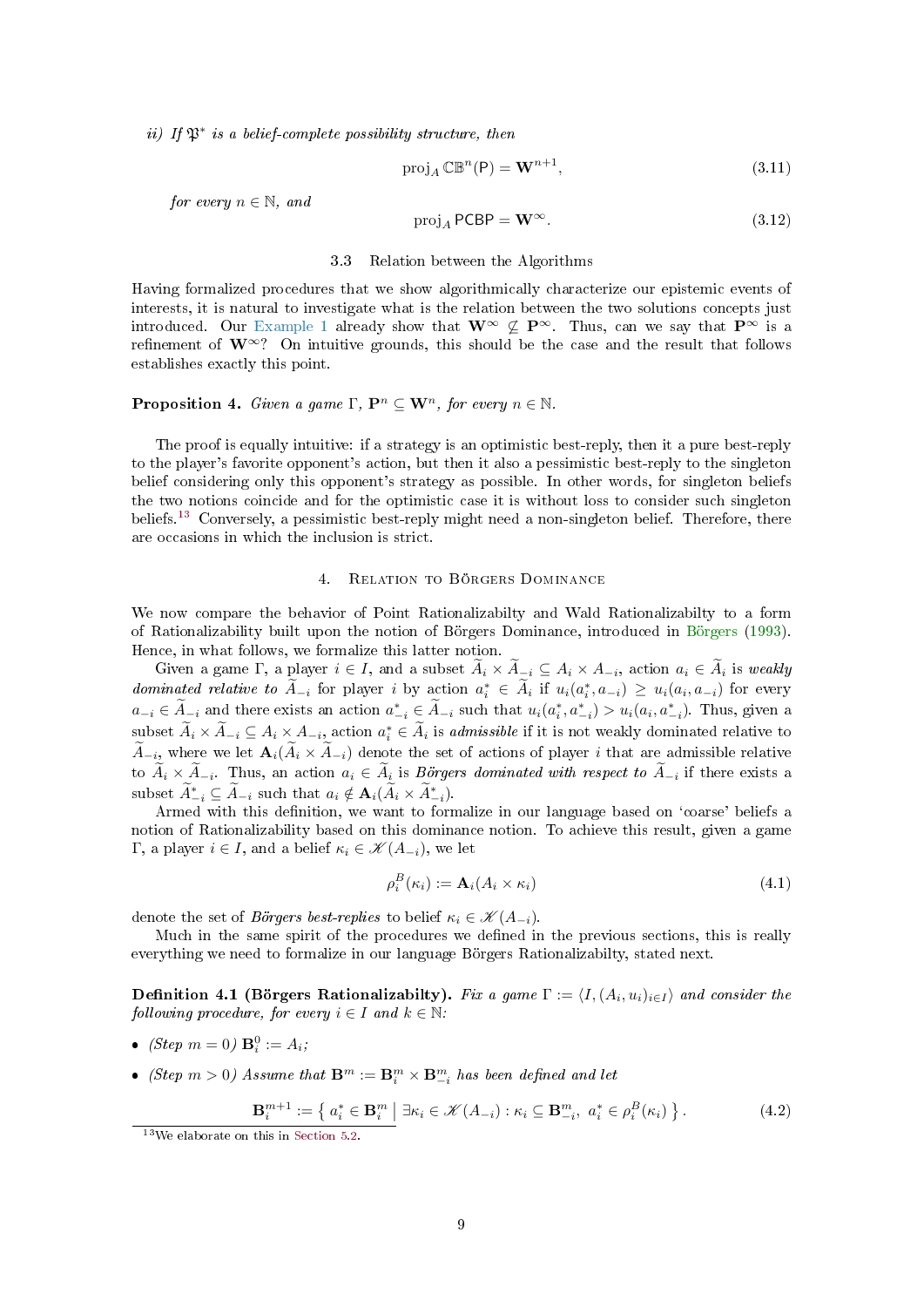<span id="page-9-5"></span>Then, for every  $n \in \mathbb{N}$ , we let  $\mathbf{B}_{i}^{n}$  denote the set of strategies of player i that survive the n-th iteration of Börgers Rationalizabilty. Finally,

$$
\mathbf{B}^{\infty}_i := \bigcap_{\ell \geq 0} \mathbf{B}^{\ell}_i
$$

is the set of strategies of player i that survive Börgers Rationalizabilty, with  $\mathbf{B}^\infty := \prod_{j\in I} \mathbf{B}^\infty_j$ denoting the set of strategy profiles surviving Börgers Rationalizabilty.

Thus, it has to be observed that Börgers undomination as defined above is clearly not captured in Equation  $(4.1)$ , but rather in Equation  $(4.2)$ , where the necessary union across all subsets of the  $\kappa_i \in \mathcal{K}(A_{-i})$  under scrutiny is taken.

Since the nonemptiness of Börgers Rationalizabilty is immediate, we can proceed by providing an epistemic foundation to this algorithmic procedure in our epistemic framework based on possibility structures. To do this, we follow [Bonanno & Tsakas](#page-18-3) [\(2018\)](#page-18-3) and we let

<span id="page-9-0"></span>
$$
\mathsf{A}_{i} := \{ (a_{i}^{*}, t_{i}) \in A_{i} \times T_{i} \mid a_{i}^{*} \in \mathbf{A}_{i}(A_{i} \times \varphi_{i}(t_{i})) \}.
$$
\n(4.3)

denote the event that captures those states in  $\Omega_i$  where player i does choose an admissible action given her beliefs (as captured via types). Thus, it has to be observed at this stage that, in contrast to  $O_i$  and  $P_i$ , the event  $A_i$  is not defined as an optimal choice for a decision criterion, but rather directly based on a domination notion. That is, whereas our notions of optimism and pessimism are based on classic decision criteria under ignorance, admissibility is fundamentally a notion of (un)dominance.

With the event  $A_i$  at our disposal, and similar to above, all (common belief) events about admissibility are measurable.

# <span id="page-9-4"></span>**Proposition 5.** For every  $n \in \mathbb{N}$ ,  $\mathbb{CB}^n(A) \in \mathcal{K}(\Omega)$ .

Now, it is straightforward to proceed with an epistemic foundation of Börgers Rationalizabilty, as we do next.

# <span id="page-9-2"></span>Theorem 6 (Foundation of Börgers Rationalizability). Fix a game Γ.

i) If  $\mathfrak P$  is an arbitrary possibility structure appended on it, then

$$
\operatorname{proj}_A \mathbb{CB}^n(\mathsf{A}) \subseteq \mathbf{B}^{n+1},
$$

for every  $n \in \mathbb{N}$ , and

$$
\operatorname{proj}_A \mathsf{ACBA} \subseteq \mathbf{B}^\infty.
$$

ii) If  $\mathfrak{P}^*$  is a belief-complete possibility structure appended on it, then

$$
\operatorname{proj}_A \mathbb{CB}^n(\mathsf{A}) = \mathbf{B}^{n+1},
$$

for every  $m \in \mathbb{N}$ , and

 $proj_A ACBA = B^{\infty}.$ 

Our characterization can be seen as taking the perspective of the players. Within a different framework, [Bonanno & Tsakas](#page-18-3) [\(2018,](#page-18-3) Theorem 1) state a seemingly similar result, but provide a different proof. The difference can be interpreted as their analysis taking the perspective of an (outside) analyst. Therefore, we see [Theorem 6](#page-9-2) as complementary to [Bonanno & Tsakas](#page-18-3) [\(2018,](#page-18-3) Theorem  $1$ ).<sup>[14](#page-9-3)</sup>

As the result that follows accomplishes, it is rather easy to show that there exists an immediate relation between Point Rationalizability and Börgers Rationalizabilty. Like in [Proposition 4,](#page-8-0) the argument follows from the coincidence of the two best-replies for singleton beliefs.

<span id="page-9-3"></span><span id="page-9-1"></span><sup>&</sup>lt;sup>14</sup> See [Friedenberg & Keisler](#page-19-12) [\(Forthcoming,](#page-19-12) Sections 2.2-2.4) for a thorough discussion of these two interpretations.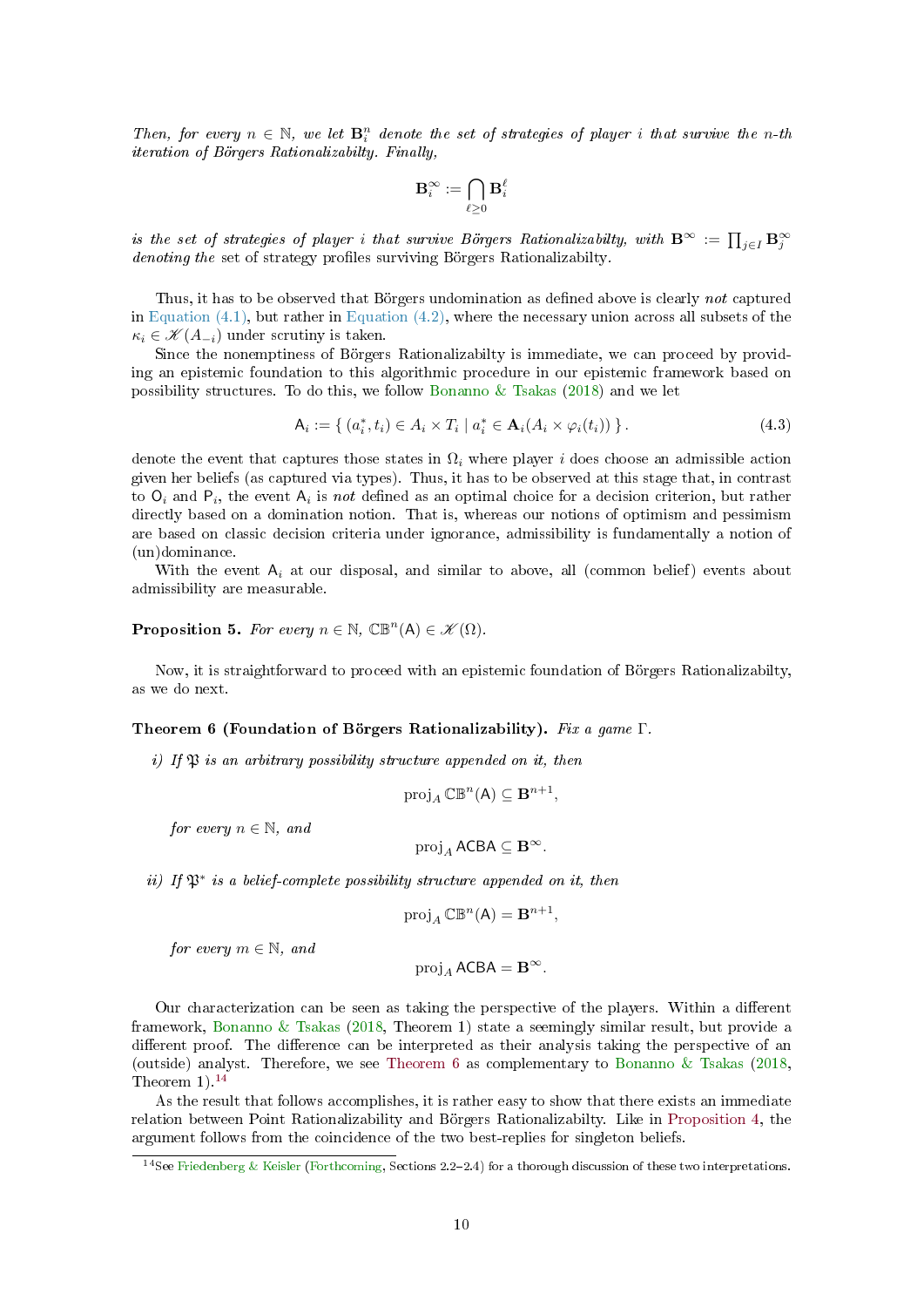<span id="page-10-6"></span>**Proposition 7.** Given a game  $\Gamma$ ,  $\mathbf{P}^n \subseteq \mathbf{B}^n$ , for every  $n \in \mathbb{N}$ .

However, as the two examples that follow show, it is not possible to establish an inclusion relation between Börgers Rationalizabilty and Wald Rationalizabilty.

Example 1 (Leading Example (W<sup>∞</sup>  $\nsubseteq$  B<sup>∞</sup>), Continued). Consider again the game depicted in [Figure 1,](#page-4-3) where the only payoffs represented are those of Ann. It is easy to observe that  $D \notin \mathbf{B}_a^1$ . Indeed, for every singleton  ${a_b} \in A_b$ , there exists an action in  $A_a$  that strictly dominates D (e.g., T strictly dominates D with respect to C; also, T weakly dominates D with respect to  $\{L, C\}$ and  $\{C, R\}$ ; M strictly dominates D with respect to  $\{L, R\}$ ; finally, T strictly dominates D with respect to  $A_b$ . However, as we already observed,  $\mathbf{W}_a^1 = A_a$ , since  $A_a = \arg \max_{a_a \in A_a} \rho_a^{\min}(\kappa_a)$  for  $\kappa_a = A_b.$ 

<span id="page-10-5"></span>**Example 2** ( $\mathbf{B}^{\infty} \nsubseteq \mathbf{W}^{\infty}$ ). Consider the following game, with two players, namely, Ann (viz., a) and Bob (viz.,  $b$ ), where only Ann's payoffs are represented.

$$
\begin{array}{c|cc}\n & b \\
 & L & R \\
\hline\nT & 6 & 1 \\
a & M & 5 & 2 \\
D & 4 & 3\n\end{array}
$$

<span id="page-10-4"></span>Figure 2: A game showing that  $\mathbf{B}^{\infty} \not\subset \mathbf{W}^{\infty}$ .

It is easy to observe that  $\mathbf{B}_a^1 = A_a$ . However,  $M \notin \mathbf{W}_a^1$ . Indeed,  $T \in \rho_a^{\min}(\kappa_a)$  with  $\kappa_a = \{L\},$ while  $D \in \rho_a^{\min}(\kappa_a')$  with  $\kappa_a' = \{R\}$  or  $\kappa_a' = \{L, R\}$ .

However, if the game is generic, things change and Börgers rationalizable actions result in being a superset of the Wald rationalizable ones, as the next proposition shows.

<span id="page-10-1"></span><span id="page-10-0"></span>**Proposition 8.** Given a generic game  $\Gamma$ ,  $\mathbf{W}^n \subset \mathbf{B}^n$ , for every  $n \in \mathbb{N}$ .

#### 5. Discussion

#### 5.1 On the Interpretation of the word "Ignorance"

In contemporary philosophy, the notion of ignorance is declined in various ways. For example, it is possible to identify the following forms of ignorance: factual ignorance, that arises whenever there is lack of knowledge of some fact; object ignorance, related to lack of knowledge of an object; technical ignorance, which manifests itself whenever there is lack of knowledge of how to perform something.<sup>[15](#page-10-2)</sup>

In [Section 1.1,](#page-0-2) we implicitly interpreted the notion of ignorance along the lines of the original contributors to the topic in the economic literature. Thus, our original narrative covers the first two forms of ignorance described above: indeed, a player who is unable to provide a belief via a probability measure (or similia) can support this either in terms of lack of knowledge of some facts (e.g., facts concerning her opponents which preclude her to form beliefs in a measure-thereotic way), or via lack of her knowledge of her own belief (as a probability measure—or similia).<sup>[16](#page-10-3)</sup>

However, it is also possible to interpret the notion of ignorance as technical ignorance: that is, a player can be (technically) ignorant in the sense that, even if she is actually able to describe her belief via some form of probability measure (or similia), she is going to find herself unable to make the appropriate related computations (i.e., her expected utility). We feel this interpretation to be not at all farfetched, in particular when players happen to be undergraduate students in the role

<span id="page-10-3"></span><span id="page-10-2"></span><sup>15</sup>See [Nottelmann](#page-19-13) [\(2017\)](#page-19-13).

<sup>&</sup>lt;sup>16</sup>This is related to the the problem of belief elicitation. See, for example, [Schotter & Trevino](#page-19-14) [\(2014,](#page-19-14) Section 3). where it is written that—without belief elicitation—people could proceed in a game without trying to predict their opponents' behavior or might use various forms of heuristics not based on beliefs (understood as represented via probability measures).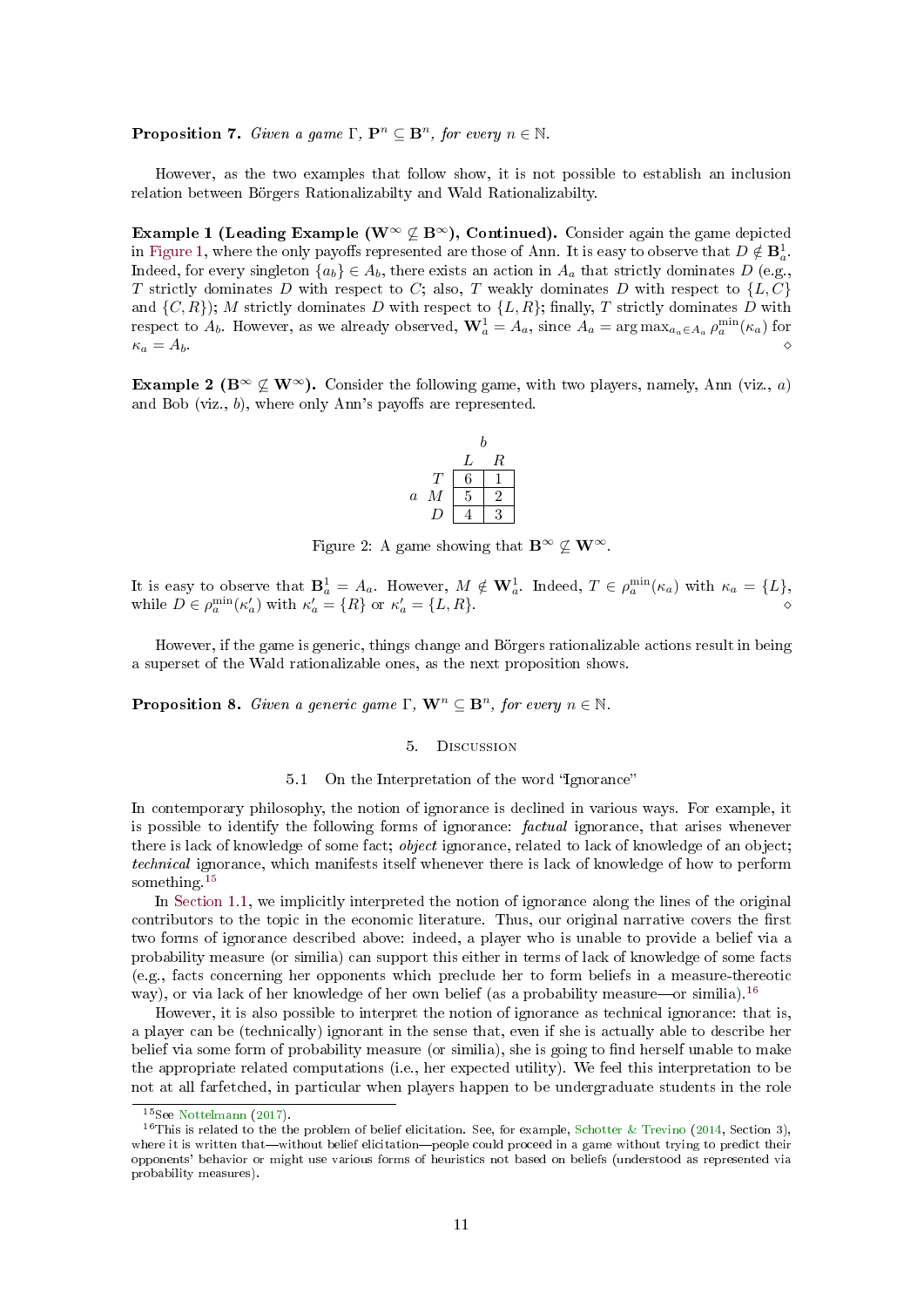<span id="page-11-5"></span>of subjects of an experiment based on a static game. Thus, when we embrace this interpretation of the word "ignorance", our results can be seen as an analysis of rules-of-thumbs used by players in static games that lack the mathematical skills to perform expected utility computations, but that—nonetheless—are perfectly capable of performing strategic interactive reasoning.

# 5.2 Relation to [Mariotti](#page-19-10) [\(2003\)](#page-19-10)

<span id="page-11-0"></span>[Mariotti](#page-19-10) [\(2003\)](#page-19-10) epistemically characterizes Point Rationalizability using possibility structures, like in this contribution. However, in contrast to our approach, he focuses on players that choose best-replies to pure actions of the opponents without explicitly modeling—as we do—how a player chooses an action when her type considers possible multiple actions of the opponents.

To see the difference, consider a game  $\Gamma$  with an appended possibility structure  $\mathfrak P$  and a player  $i \in I$ . [Mariotti](#page-19-10) [\(2003\)](#page-19-10) defines an action  $a_i^* \in A_i$  to be justifiable if  $a_i^* \in \arg \max_{a_i \in A_i} u_i(a_i, \tilde{a}_{-i})$ ,<br>given a  $\tilde{a}_{-i} \in A$ . Thus, action  $a^* \in A_i$  is justifiable if the set given a  $\tilde{a}_{-i} \in A_{-i}$ . Thus, action  $a_i^* \in A_i$  is justifiable if the set

$$
M_i(a_i^*) := \left\{ \left. \tilde{a}_{-i} \in A_{-i} \; \right| \; a_i^* \in \arg\max_{a_i \in A_i} u_i(a_i, \tilde{a}_{-i}) \right\}
$$

is nonempty. With this definition about behavior, he proceeds by defining an epistemic event that relates the choice of player  $i$ 's justifiable actions to player  $i$ ' types (and related possibility functions) as

$$
\mathsf{M}_i := \{ (a_i^*, t_i) \in A_i \times T_i \mid M_i(a_i^*) \neq \emptyset, \; \varphi_i(t_i) \subseteq M_i(a_i^*) \}.
$$

Contrary to our approach based on the notion of optimism,  $M_i$  not only restricts player i's behavior, but also her epistemic state. Intuitively,  $M_i$  can be interpreted as capturing two assumptions at once:

- i) player  $i$  chooses an action which is a best-reply to all opponents' actions she deems possible;
- ii) player i's possibilities are restricted in such a way that an optimal-for-all action exists.<sup>[17](#page-11-1)</sup>

Our approach, on the contrary, distinguishes assumptions about behavior and epistemic attitudes. Indeed,  $O_i$  is only a restriction on how player i chooses an action, since in our model every type has an 'optimistic' action available and no types need to be ruled out to ensure existence.

Taken into account the discussion above, it has to be observed that the behavioral implications of both events  $M_i$  and  $Q_i$  are—of course—the same: considering only types with singleton  $\varphi_i(t_i)$ does not change the behavioral implications of either event, but under this restriction optimistic choices are clearly justiable and vice versa. However, it has to be pointed out that the goals of the two papers are different: the explicit goal of [Mariotti](#page-19-10) [\(2003\)](#page-19-10) is to epistemically characterize Point Rationalizability via possibility structures, while our aim, rather than to provide a foundation for Point Rationalizability per se, is to study the behavioral implications of  $-$ optimism and common belief in—optimism (and the same for pessimism) starting with an explicit formalization of these notions.

Nevertheless, we can provide a more direct epistemic foundation for Point Rationalizability as follows. First of all, we define the event in a possibility structure that an arbitrary player  $i \in I$ has point beliefs:<sup>[18](#page-11-2)</sup>

$$
D_i := \left\{ (a_i, t_i) \in A_i \times T_i \mid \exists (a_{-i}^*, t_{-i}^*) \in A_{-i} \times T_{-i} : \pi_i(t_i) = \{(a_{-i}^*, t_{-i}^*)\} \right\}.
$$

<span id="page-11-4"></span>With this definition, the promised foundation—stated next—obtains as a corollary of [Theorem 2.](#page-6-1)<sup>[19](#page-11-3)</sup>

#### Corollary 9 (Direct Foundation of Point Rationalizability). Fix a game Γ.

<span id="page-11-1"></span> $17$  Formally, this would correspond to a model of decision making with incomplete preferences due to multiple point beliefs. [Ziegler & Zuazo-Garin](#page-20-3) [\(2020\)](#page-20-3) use a similar model in the realm of multiple beliefs to provide a foundation for iterated admissibility.

<span id="page-11-2"></span><sup>&</sup>lt;sup>18</sup>That is,  $\pi_i(t_i)$  being a singleton set. Within a Bayesian framework the same can be accomplished by imposing degenerate distributions as allowable beliefs.

<span id="page-11-3"></span> $19$ [Corollary 9\(](#page-11-4)ii) can be established under the weaker condition of an appropriately defined *degenerately belief*complete possibility structure similar to [Friedenberg](#page-19-15) [\(2019,](#page-19-15) Section 8).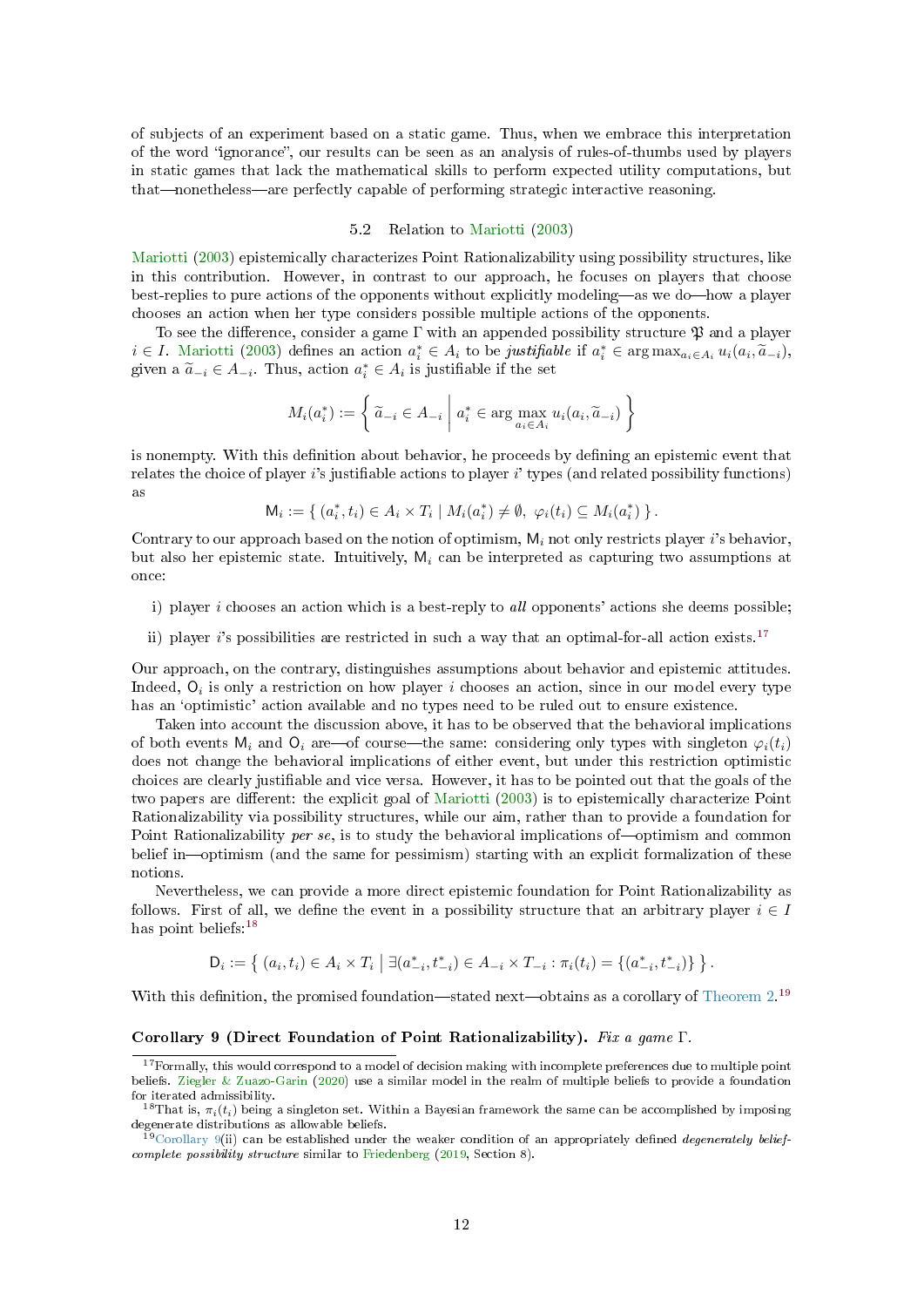<span id="page-12-5"></span>i) If  $\mathfrak{P}$  is an arbitrary possibility structure appended on it, then

$$
\operatorname{proj}_A \mathbb{CB}^n(\mathsf{O} \cap \mathsf{D}) \subseteq \mathbf{P}^{n+1},
$$

for every  $n \in \mathbb{N}$ , and

$$
\operatorname{proj}_A \mathbb{CB}^{\infty}(\mathsf{O} \cap \mathsf{D}) \subseteq \mathbf{P}^{\infty},
$$

ii) If  $\mathfrak{P}^*$  is a belief-complete possibility structure, then

$$
\operatorname{proj}_A \mathbb{CB}^n(\mathsf{O} \cap \mathsf{D}) = \mathbf{P}^{n+1},
$$

for every  $n \in \mathbb{N}$ , and

$$
\operatorname{proj}_A \mathbb{CB}^\infty(\mathsf{O} \cap \mathsf{D}) = \mathbf{P}^\infty.
$$

5.3 Relation to [Yildiz](#page-20-2) [\(2007\)](#page-20-2)

[Yildiz](#page-20-2) [\(2007\)](#page-20-2) proposes a model of wishful thinking in strategic environments, to which our notion of optimism shares its behavioral attitude along with its mathematical formalization as in [Equa](#page-4-0)tion  $(2.1)$ . However, there are some crucial differences between our approach and that of [Yildiz](#page-20-2)  $(2007)$ . Most obviously, the algorithm in [Yildiz](#page-20-2)  $(2007, Section 3)$  $(2007, Section 3)$  differs from Point Rationalizability, since the former deletes *actions profiles*, while the latter *actions*. Furthermore, [Yildiz](#page-20-2) [\(2007,](#page-20-2) Example 5) illustrates an existence failure of his model, whereas Point Rationalizability is always nonempty. As a result, the behavioral implications of Optimism and Common Belief in Optimism differ from those of Wishful Thinking and Common Knowledge in Wishful Thinking. We show this point in the example that comes next.

Example 3 (Battle of the Sexes). To see the difference, consider the leading example of [Yildiz](#page-20-2) [\(2007\)](#page-20-2), which happens to be the Battle of the Sexes.



<span id="page-12-4"></span>Figure 3: Battle of the Sexes.

Clearly,  $\mathbf{P}^{\infty} = A_a \times A_b$ . However, the algorithm in [Yildiz](#page-20-2) [\(2007\)](#page-20-2) deletes the action profile  $(T, D)$ . Indeed, as pointed out in [Yildiz](#page-20-2) [\(2007,](#page-20-2) Section 1, p.321), it is not possible for Ann to indulge in wishful thinking, play D, and know that Bob plays L.

Given this example and the fact that the baseline assumptions about players' behavior are virtually the same, it is natural to ask ourselves why this difference arises with respect to behavioral predictions.[20](#page-12-0) First of all, it has to be observed that it is true that, where we use possibility structures, [Yildiz](#page-20-2) [\(2007\)](#page-20-2) uses Aumann structures. However this does not have immediate theoretical implications for our exercise.<sup>[21](#page-12-1)</sup> As a matter of fact, the crucial issue lies in the modal operators employed: we use the belief operator, while [Yildiz](#page-20-2) [\(2007\)](#page-20-2) uses the knowledge operator. It is wellknown that knowledge differs from belief in that knowledge satisfies the Truth Axiom, which states that whatever is known must be true.<sup>[22](#page-12-2)</sup> Since belief does not satisfy this axiom, a player in our model might believe an event that is actually wrong.<sup>[23](#page-12-3)</sup> This difference is critical for the dichotomy

<span id="page-12-0"></span> $20$ There are some other minor differences which do not play a crucial role formally, but are interesting from a conceptual perspective. For example, [Yildiz](#page-20-2) [\(2007\)](#page-20-2) assumes that players have beliefs in the form of a probability measure and that players' risk preferences are transparent between them. As pointed out in [Section 1.1,](#page-0-2) the motivation behind our work is exactly to avoid these two assumptions.

<span id="page-12-1"></span><sup>&</sup>lt;sup>21</sup>Of course, there are differences between the two settings, both mathematical (e.g., the set of states of the world in a possibility structure has a product structure, whereas in Aumann structures it does not) and conceptual (e.g., in Aumann structures every state of the world is inextricably linked to an infinite hierarchies of beliefs of a player, which is in itself linked to a specific action of that player). However, as written in the main body, these differences do not have implications for our analysis.

<span id="page-12-3"></span><span id="page-12-2"></span><sup>&</sup>lt;sup>22</sup>See for example [Osborne & Rubinstein](#page-19-16) [\(1994,](#page-19-16) Section 5.1.2, p.70).

 $^{23}$ [Samet](#page-19-17) [\(2013,](#page-19-17) Section 3.2) provides a detailed discussion of the differences within the similar framework of belief structures.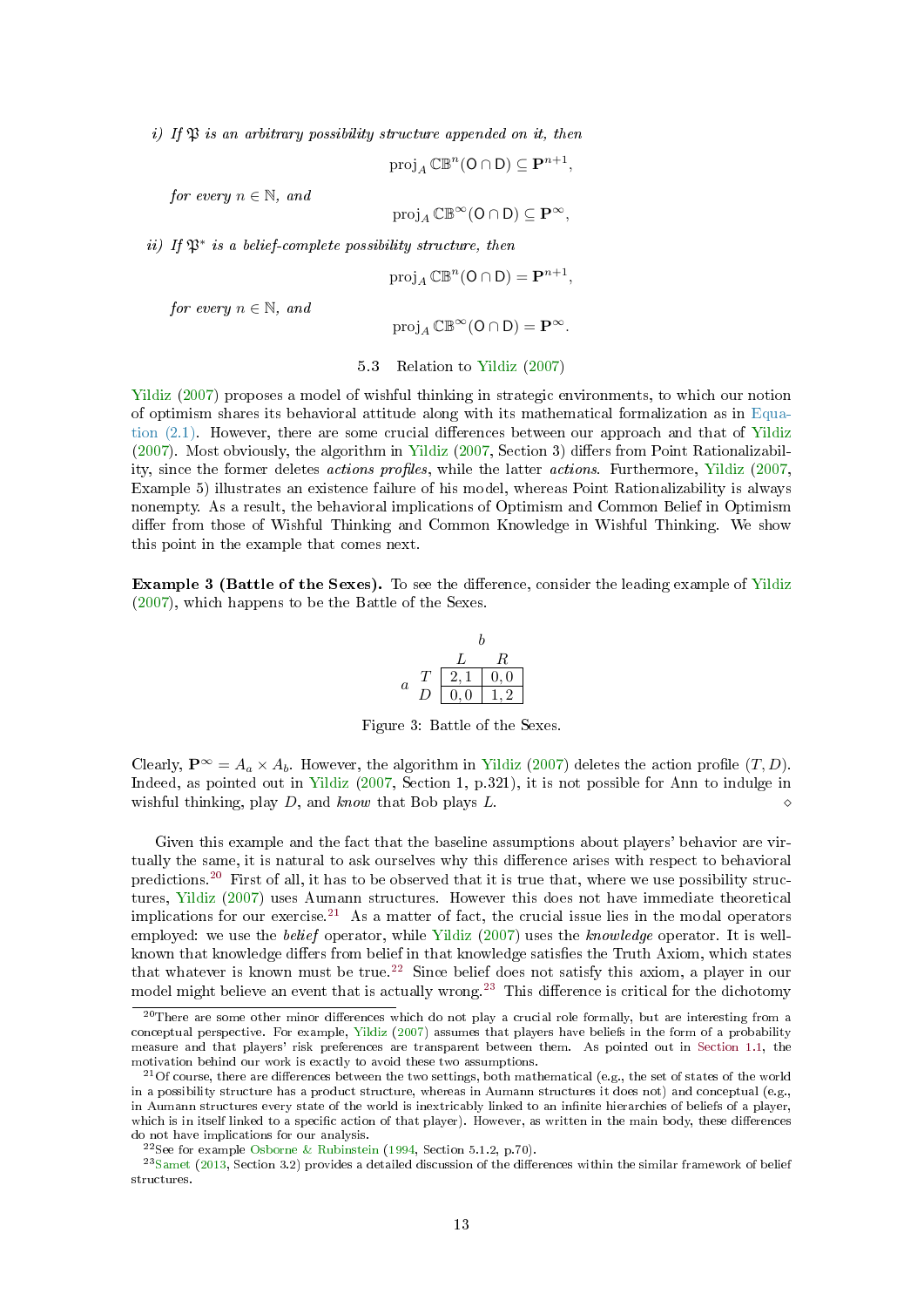<span id="page-13-2"></span>optimism/wishful thinking and illustrates the discrepancies in the behavioral implications for the Battle of the Sexes.

Example 3 (Battle of the Sexes, Continued). Consider again the game depicted in [Figure 3.](#page-12-4) We append a possibility structure to it with  $T_a := \{t_a, t'_a\}, T_b := \{t_b, t'_b\}$ , and

$$
\pi_a(t_a) = \{(L, t_b), (R, t'_b)\},
$$
  
\n
$$
\pi_b(t_b) = \{(T, t_a)\},
$$
  
\nand  
\n
$$
\pi_b(t'_b) = \{(T, t_a), (D, t'_a)\}.
$$

Within this possibility structure, we have  $\mathsf{O}_a = \{(T, t_a), (D, t'_a)\}\$ and  $\mathsf{O}_b = \{(L, t_b), (R, t'_b)\}\$ . Because these states are the only ones which are considered possible by the players there is optimism and common belief in optimism. In particular, note that the behavioral implications correspond to  $\mathbf{P}^{\infty} = A_a \times A_b$ . Now, let us have a close look at the state  $((D, t'_a), (L, t_b)) \in \mathsf{OCBO}$ . At this state, since  $\varphi_a(t'_a) = \{(R, t'_b)\},$  Ann clearly holds a wrong belief. Therefore, Ann cannot know  $\{(R, t'_b)\}$ at this state as this would violate the Truth Axiom. Thus, any event she knows at this state has to be a strict superset of  $\{(R, t'_b)\}\$  and—in particular—has to include Bob's action L. Wishful thinking in [Yildiz](#page-20-2) [\(2007\)](#page-20-2) is defined with respect to knowledge. Therefore, at this state she cannot choose  $D$  as a wishful thinker à la [Yildiz](#page-20-2) [\(2007\)](#page-20-2). This argument generalizes leading to a removal according to the algorithm in [Yildiz](#page-20-2) [\(2007\)](#page-20-2).

Related to the differences we identify in the procedures, it has to be pointed out that [Bonanno](#page-18-3) [& Tsakas](#page-18-3) [\(2018\)](#page-18-3) show how Admissibility (as in Equation  $(4.3)$ —of course, in their language and terminology, where it is called "Weak Dominance Rationality") and Common Belief vs. Common Knowledge in Admissibility are algorithmically characterized by two different procedures. [Bonanno](#page-18-3) [& Tsakas](#page-18-3) [\(2018,](#page-18-3) Theorem 1) (similiar to our [Theorem 6\)](#page-9-2) shows that Admissibility and Common Belief in Admissibility is algorithmically characterized by the iterative elimination of actions that are Börgers dominated, indeed a procedure based on the elimination of actions. Interestingly, and clearly related to the differences between Point Rationalizabiilty and the procedure in [Yildiz](#page-20-2)  $(2007)$ , Admissibility and Common Knowledge in Admissibility is algorithmically characterized by an elimination of *action profiles* known as Iterated Deletion of Inferior Profiles, introduced in [Stalnaker](#page-19-18) [\(1994,](#page-19-18) Section 3, p.62).

# 5.4 Rationality in Ordinal Games

<span id="page-13-0"></span>As we mentioned at the end of [Section 1.1,](#page-0-2) there is no agreement on what is the 'right' notion of rationality for players in ordinal games that do not hold beliefs in the form of probability measures (or similia). This can be seen from the fact that two different notions are perfectly acceptable, each leading to different behavioral predictions when we impose them along with common belief in them.

On one side, there is the notion of rationality as in [Equation \(4.3\),](#page-9-0) that we call Admissibility. This notion goes back to [Hillas & Samet](#page-19-19) [\(2014,](#page-19-19) Definition 5) and it is called "Weak Dominance Ra-tionality" in [Bonanno & Tsakas](#page-18-3) [\(2018,](#page-18-3) Definition 2). As we already mentioned in various instances, [Bonanno & Tsakas](#page-18-3) [\(2018,](#page-18-3) Theorem 1) shows that Weak Dominance Rationality and Common Belief in Weak Dominance Rationality epistemically characterizes the iterative elimination of actions that are Börgers dominated.

On the other side, it is possible to provide a different notion of *rationality* as in [Bonanno](#page-18-6)  $(2015, 000)$  $(2015, 000)$ Definition 3), call it S-rationality, according to which an action  $a_i^*$  of a player i is S-rational at a state if it is not the case that there exists another action  $a_i$  that yields a strictly higher payoff than  $a_i^*$  against all the action profiles of the other players that player i considers possible at that state. If we focus on this notion of rationality, then [Bonanno](#page-18-6) [\(2015,](#page-18-6) Proposition 1) establishes that S-Rationality and Common Belief in S-Rationality is algorithmically characterized by the iterative elimination of actions that are strictly dominated by pure actions.

Thus, going back to the seemingly puzzling [Proposition 8,](#page-10-0) this result can be partly<sup>[24](#page-13-1)</sup> explained in light of the fact that, while we have a clear notion of optimism and pessimism (which is exactly what we set forth in this paper), the notion of rationality is more elusive. Thus, there is no puzzle

<span id="page-13-1"></span> $^{24}$  For the remaining part of the explanation, see [Section 5.5.](#page-14-0)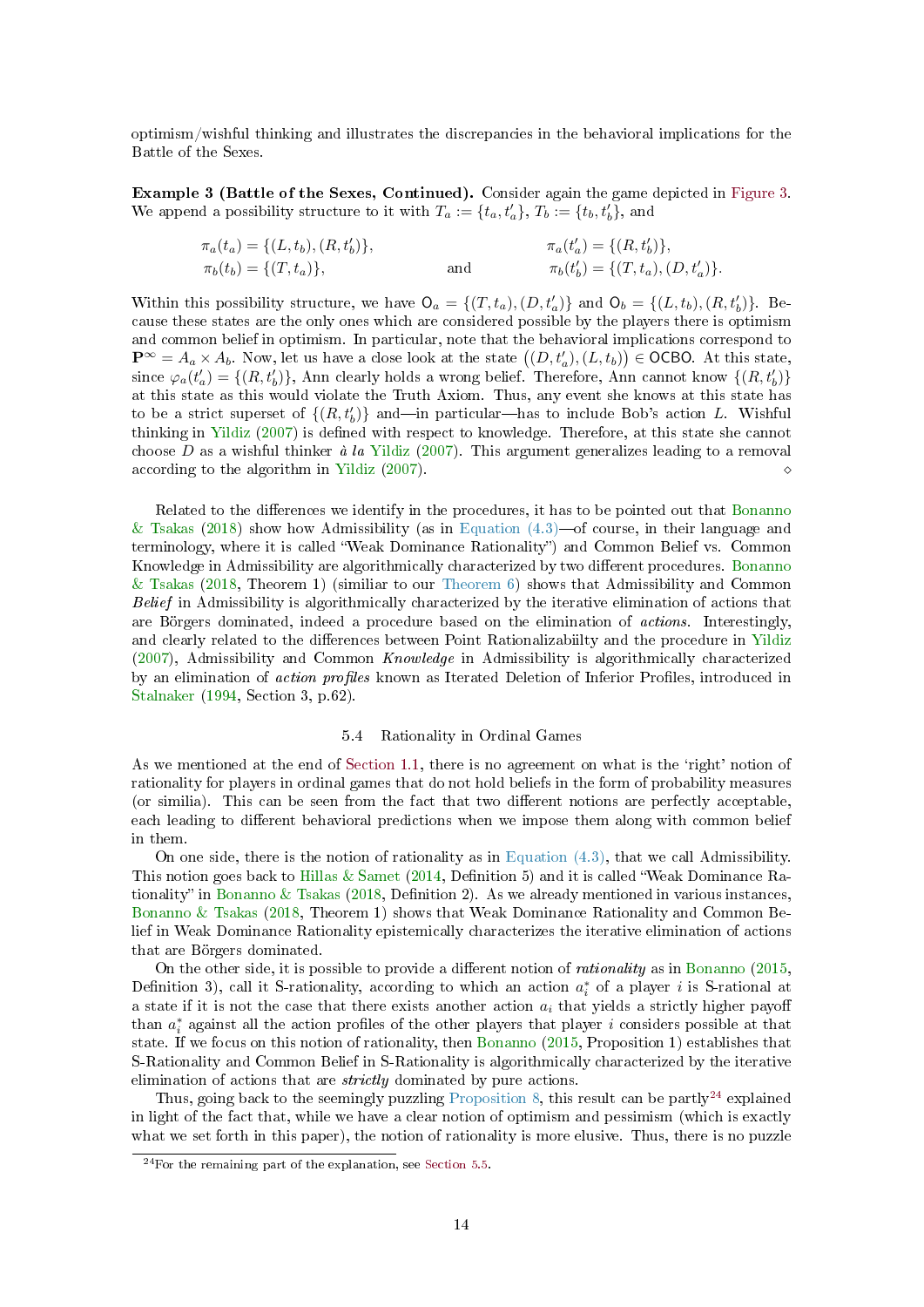<span id="page-14-4"></span>in having actions that are compatible with Pessimism and Common Belief in Pessimism being a subset of those that are compatible with Admissibility and Common Belief in Admissibility.

#### 5.5 Relation to [Weinstein](#page-20-1) [\(2016\)](#page-20-1) and Rationalizability

<span id="page-14-0"></span>The notions of optimism and pessimism could be seen as decision criteria under extreme risk-seeking and risk-aversion, respectively. Among other things, [Weinstein](#page-20-1) [\(2016\)](#page-20-1) studies the prediction of the standard Rationalizability algorithm (as in [Osborne & Rubinstein](#page-19-16)  $(1994,$  Definition 54.1, Chapter 4.1)—henceforth, Rationlizability) when players' risk attitudes varies. In particular, he characterizes the limits of the algorithm if risk attitudes tend to either extremes: while in the limiting case of extreme risk-seeking behavior Rationalizability converges to Point Rationalizability, Rationalizability converges to Börgers Rationalizability in the limiting case of extreme risk-seeking behavior. Now, it has to be pointed out that our Optimism/Pessimism and Common Belief in Optimism/Pessimism can be seen as the limit points of the convergence process described above. That is, focusing on the most intresting case, Pessimism and Common Belief in Pessimism can be interpreted as extreme risk-aversion as commonly believed among players. Thus, to clarify why [Proposition 8](#page-10-0) is not puzzling afterall, this result simply shows—as anticipated in Section  $1.1$ —that there is the presence of a discontinuity.

In light of this observation, an analysis of the relation between Wald Rationalizability and Rationalizability might be of interest for applications. However, it has to be pointed out that Rationalizability crucially relies on beliefs in the usual sense of probability measures or on strict dominance by possibly *mixed* actions (from [Pearce](#page-19-20) [\(1984,](#page-19-20) Lemma 3)), i.e., it requires at least one of the two assumptions we want to avoid in our analysis. Hence, it is conceptually inappropriate to compare our algorithms to Rationalizability. Nonetheless, given this caveat, we proceed with such comparison by mechanically treating  $u_i$  as representing cardinal utilities, exactly for the potential applications that could arise. Thus, we let  $\mathbf{R}^{\infty}$  denote the set of rationalizable actions and  $\mathbf{R}^1_i$  the collection of payer  $i$ 's actions surviving the first iteration of the Rationalizability algorithm. Now, recall that [Weinstein](#page-20-1) [\(2016,](#page-20-1) Proposition 3) establishes that  $\mathbb{R}^{\infty} \subseteq \mathbb{B}^{\infty}$ . Therefore, the discussion in [Section 4](#page-8-2) does not provide further guidance on the relationship with  $W^{\infty}$  for nongeneric games. As a matter of fact, there is no relationship even for generic games as the next two examples show.

Example 2 ( $\mathbb{R}^{\infty} \nsubseteq \mathbb{W}^{\infty}$ , Continued). In the generic game of [Figure 2,](#page-10-4) it easy to see that  $\mathbf{R}_a^1 = \mathbf{B}_a^1 = A_a$ , but  $M \notin \mathbf{W}_a^1$  as argued before.

<span id="page-14-3"></span>**Example 4 (W**<sup>∞</sup>  $\nsubseteq$  **R**<sup>∞</sup>). Consider the following game, with two players, namely, Ann (viz., *a*) and Bob (viz.,  $b$ ), where only Ann's payoffs are represented.

|                  |   | b |   |  |
|------------------|---|---|---|--|
|                  |   | L | R |  |
|                  | T | 3 |   |  |
| $\boldsymbol{a}$ | М |   |   |  |
|                  |   |   |   |  |

Figure 4: A generic game showing that  $\mathbf{W}^{\infty} \nsubseteq \mathbf{R}^{\infty}$ .

Here,  $M$  is the only strategy of Ann which is strictly dominated (by a mixture of  $T$  and  $D$ ). Hence,  $M \notin \mathbf{R}_{a}^{1}$ . However,  $M \in \mathbf{W}_{a}^{1}$ , because  $M \in \rho_{a}^{\min}(\kappa_{a})$  with  $\kappa_{a} = \{L, R\}$ .

[Example 2](#page-10-5) might suggest a failure of upper hemicontinuity of the Rationalizability correspon-dence taking the limit to extreme risk aversion. After all the limiting<sup>[25](#page-14-1)</sup> game is one in which players have Pessimism and Common Belief in Pessimism. Along the sequence it is always the case that M is rationalizable, but  $M \notin \mathbf{W}_{a}^1$ . This is, however, not the case for the same reason identified by [Weinstein](#page-20-1) [\(2016,](#page-20-1) p.1892).<sup>[26](#page-14-2)</sup> In particular, Rationalizability fails lower hemicontinuity as well.

<span id="page-14-2"></span><span id="page-14-1"></span><sup>25</sup>See [Weinstein](#page-20-1) [\(2016,](#page-20-1) Section 2) for the technical details.

 $^{26}$ Observe that, although his argument is made for Nash equilibrium, it applies to the Rationalizability correspondence as well.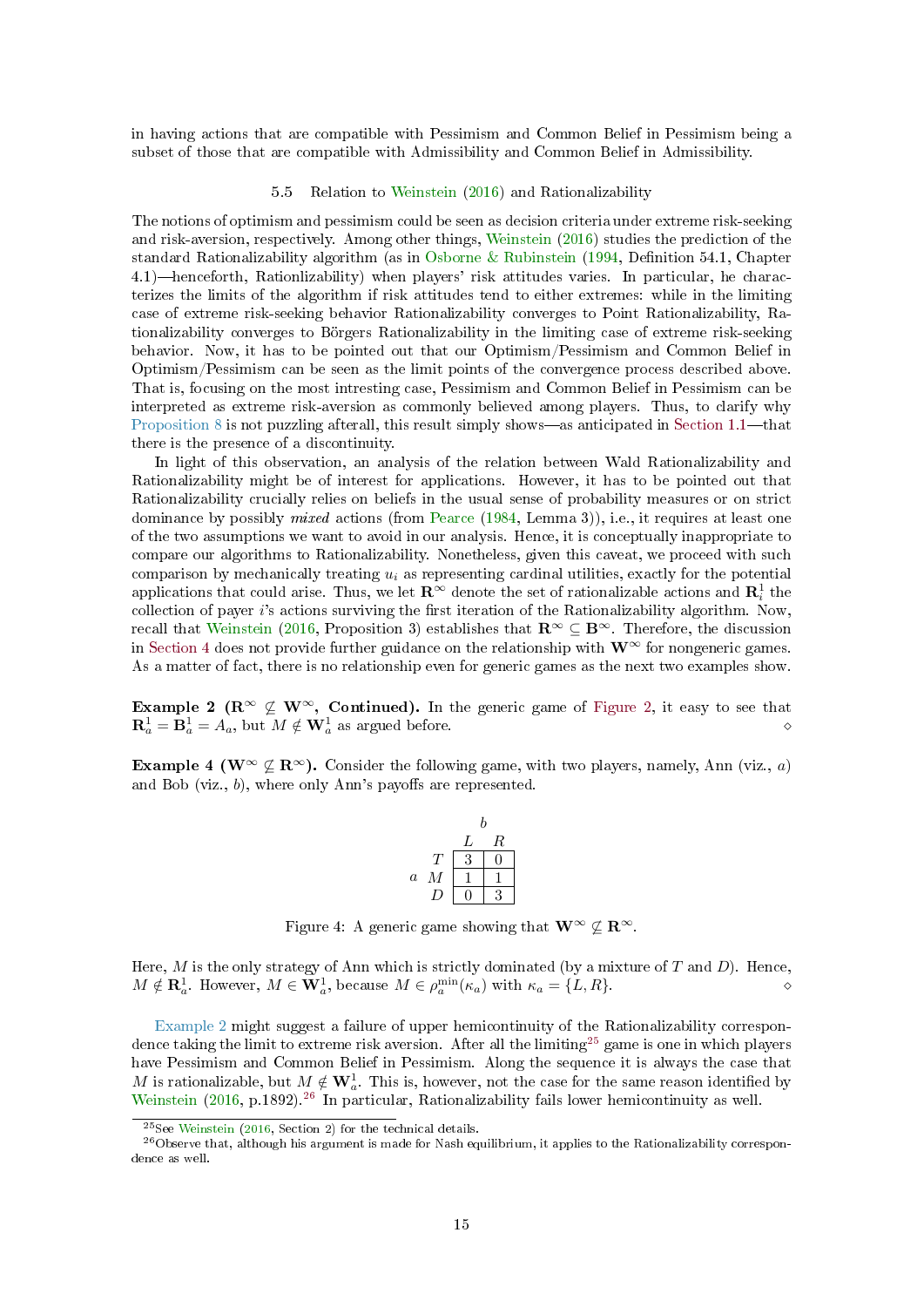<span id="page-15-5"></span>Example 1 (Limit Game, Continued). Consider the limiting game of extreme risk aversion. We take the game in [Figure 1](#page-4-3) and focusing on Bob—we represent in [Figure 5](#page-15-2) Bob's payoffs after normalizing them so that they have range [0, 1].



<span id="page-15-2"></span>Figure 5: Extreme risk-aversion payoffs for Bob after normalization.

In this limiting game, we have  $\mathbf{W}_b^1 = A_b$  and, in particular,  $R \in \mathbf{W}_b^1$ . However, along the sequence R will be always strictly dominated by C and therefore R cannot be an element of the limit of the upper-hemicontinuous Rationalizability correspondence.<sup>[27](#page-15-3)</sup>

#### 5.6 Applications to Mechansim Design

Much of the original work in implementation theory has focused on ordinal implementation, as in [Hurwicz & Schmeidler](#page-19-21) [\(1978\)](#page-19-21) and [Hurwicz](#page-19-22) [\(1979\)](#page-19-22). More recently, [Chen & Micali](#page-18-5) [\(2015\)](#page-18-5) use possibilistic beliefs to study implementation of single-good auction formats. Among other things, they obtain a positive full implementation for their revenue benchmark using a solution concept based on strict dominance by possibly mixed actions. In our complete information setting, this dominance relation is the same as if player's are standard Bayesian players with cardinal utilities and probabilistic beliefs (cf. [Pearce](#page-19-20) [\(1984\)](#page-19-20)), which we discussed already in [Section 5.5.](#page-14-0) Their implementation notion only requires mutual belief of players not choosing undominated actions. Clearly, Optimism and Mutual Belief in Optimism is behaviorally more selective then their requirement, which would make full implementation easier. In particular, their revenue benchmark can be implemented fully under Optimism and Mutual Belief in Optimism. On the other hand, as illustrated with [Example 2](#page-10-5) (in [Section 5.5\)](#page-14-0) and [Example 4,](#page-14-3) no connection of their procedure with Pessimism and Mutual Belief in Pessimism can be established in general. Therefore, it remains an open question whether their benchmark can be fully implemented if players are pessimistic. We leave this question and, more generally, extending our framework to incomplete information to analyze mechanism design problems for future research.

# 5.7 Topological Assumptions

Given the results in [Mariotti et al.](#page-19-6) [\(2005\)](#page-19-6), our analysis cannot dispense from the topological assumptions regarding compact Hausdorfness. However, in [Remark A.1](#page-15-4) we recall that this assumption makes all the possible events contemplated by our players be events in the measurable sense of the term. Additionally, in [Proposition 1,](#page-5-1) we show how the epistemic events of interest for our tropical players are all measurable.

#### **APPENDIX**

# A. Proofs

# A.1 Proofs of [Section 2](#page-3-1)

<span id="page-15-1"></span><span id="page-15-0"></span>Given an arbitrary topological space  $X, \mathcal{B}(X)$  denotes its Borel  $\sigma$ -algebra and  $|X|$  its cardinality. Given our topological assumptions spelled out in [Section 2,](#page-3-1) we can state the following remark.

# <span id="page-15-4"></span>Remark A.1 (Measurability). If X is compact Hausdorff, then  $\mathscr{K}(X) \subseteq \mathscr{B}(X)$ .

<span id="page-15-3"></span> $^{27}$ Equivalently,  $R$  being strictly dominated by the pure action  $C$  implies  $R \notin \mathbf{B}^1_b$  and [Weinstein](#page-20-1) [\(2016,](#page-20-1) Proposition 3) establishes  $\mathbf{B}_b^1$  as the limit of the Rationalizability correspondence.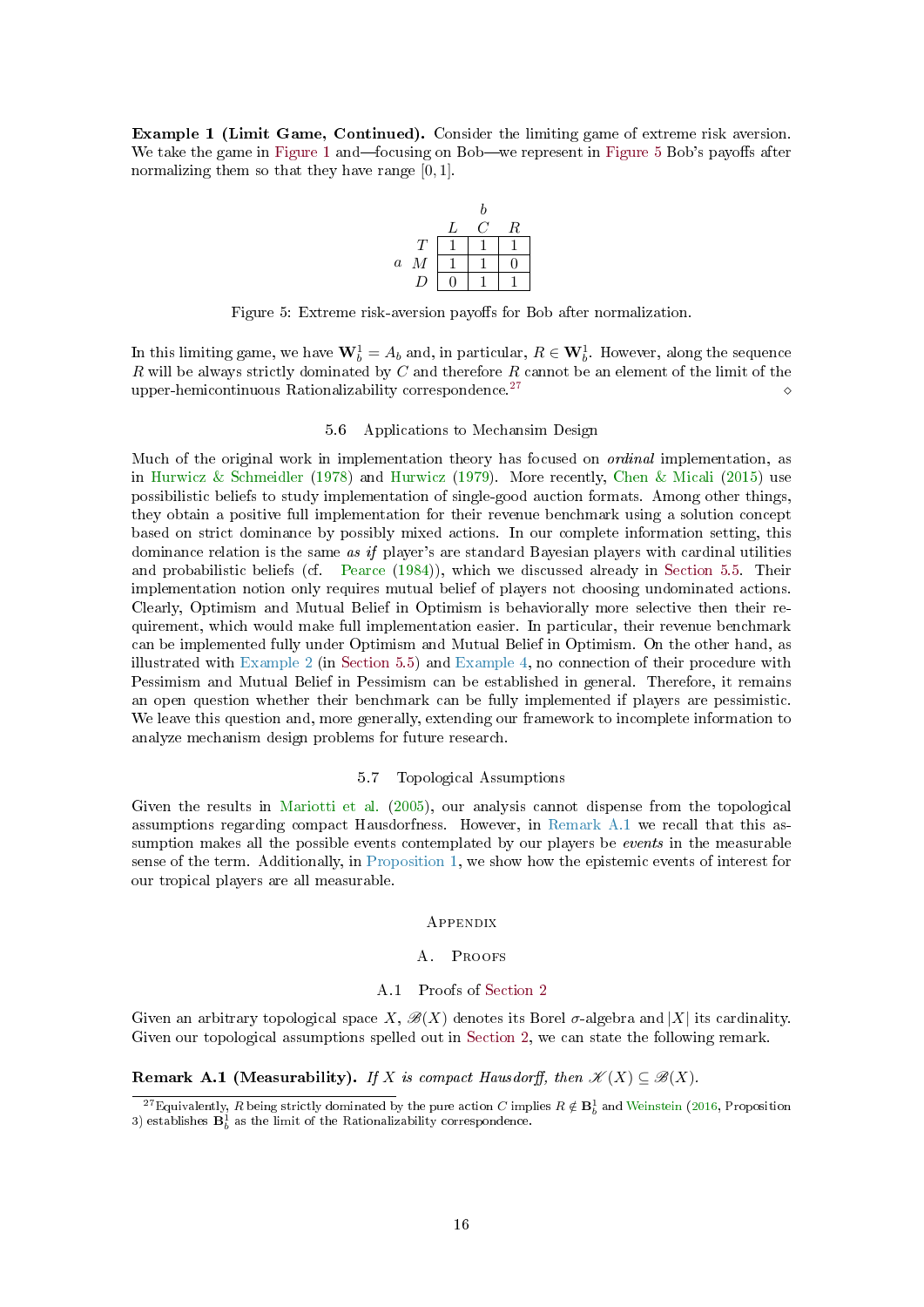We provide a unique proof for all the results in [Section 2.](#page-3-1) Thus, in the following-joint-proof, we let

$$
(\mathbf{S},\rho,\mathsf{E})\in\left\{\right.(\mathbf{P},\rho^{\max},\mathsf{O}),\left(\mathbf{W},\rho^{\min},\mathsf{P}\right)\left.\right\}.
$$

<span id="page-16-1"></span>Remark A.2. For every  $E \in \{O, P\}$  and  $i \in I$ ,

<span id="page-16-2"></span>
$$
\operatorname{proj}_{\Omega_i} \mathbb{CB}^n(\mathsf{E}) = \operatorname{proj}_{\Omega_i} \mathbb{CB}^{n-1}(\mathsf{E}) \cap \mathbb{B}_i \left( \operatorname{proj}_{\Omega_{-i}} \mathbb{CB}^{n-1}(\mathsf{E}) \right), \tag{A.1}
$$

for every  $n \in \mathbb{N}$ .

*Proof of [Proposition 1.](#page-5-1)* Fix a game Γ, a tuple  $(S, \rho, E)$ , and a player  $i \in I$ . In light of [Remark A.2,](#page-16-1) we are going to establish the truth of [Equation \(A.1\).](#page-16-2) To do so, we proceed by induction on  $n \in \mathbb{N}$ .

•  $(n = 0)$  First of all, notice that, since

$$
\operatorname{proj}_{\Omega_i} \mathbb{CB}^0(\mathsf{E}) = \mathsf{E}_i = \bigcup_{a_i \in A_i} \big[ \{ a_i \} \times \operatorname{proj}_{T_i}(\mathsf{E}_i \cap (\{ a_i \} \times T_i)) \big],
$$

we have to prove that  $proj_{T_i}(\mathsf{E}_i \cap (\{a_i^*\} \times T_i))$  is closed for an arbitrary  $a_i^* \in A_i$ . Now, we have that

$$
\operatorname{proj}_{T_i}(\mathsf{E}_i \cap (\{a_i^*\} \times T_i)) = \pi_i^{-1}\left(\left\{\xi_i \in \mathcal{K}(A_{-i} \times T_{-i}) \mid a_i^* \in \rho_i\left(\operatorname{proj}_{A_{-i}} \xi_i\right)\right\}\right).
$$

Thus, since  $\pi_i$  is continuous by assumption, we simply have to show that the set

$$
\left\{ \xi_i \in \mathcal{K}(A_{-i} \times T_{-i}) \mid a_i^* \in \rho_i \left( \text{proj}_{A_{-i}} \xi_i \right) \right\}
$$

is closed. Let  $(\widetilde{\xi}_i^{\ell})^{\ell \in \mathbb{N}} \subseteq \Omega_{-i}$  be a sequence such that  $a_i^* \in \rho_i(\text{proj}_{A_{-i}} \widetilde{\xi}_i^{\ell})$  for every  $\ell \in \mathbb{N}$  and assume that  $\widetilde{\xi}_i^{\ell} \to \widetilde{\xi}_i$ . Thus, we need to prove that  $a_i^* \in \rho_i\Big(\text{proj}_{A_{-i}} \widetilde{\xi}_i\Big)$ . Now, for every  $\ell \in \mathbb{N}$ ,  $proj_{A_{-i}} \tilde{\xi}_i^{\ell} \subseteq A_{-i}$  with  $A_{-i}$  finite and—by assumption—endowed with the discrete topology. Also, recall that convergence of a sequence in the discrete topology means that there exists a  $\hat{k} \in \mathbb{N}$  such that, for every  $m > \hat{k}$ ,  $\text{proj}_{A_{-i}} \tilde{\xi}_i^{\hat{k}} = \text{proj}_{A_{-i}} \tilde{\xi}_i^m$ . Thus, we have—a fortiori—also that  $\text{proj}_{A_{-i}}\, \widetilde{\xi}_i = \text{proj}_{A_{-i}}\, \widetilde{\xi}_i^{\widehat{k}}$ . Hence, it follows that  $a_i^* \in \rho_i \left( \text{proj}_{A_{-i}} \, \widetilde{\xi}_i \right)$ .

•  $(n \geq 1)$  Assume the result holds for  $n \in N$ . Thus, we have to prove that  $\mathbb{CB}^{n+1}(\mathsf{E}) \in \mathscr{K}(\Omega)$ . Let  $i\in I$  be arbitrary and, focusing on [Equation \(A.1\),](#page-16-2) observe that we have  $\text{proj}_{\Omega_i} \mathbb{CB}^n(\mathsf{E}) \in \mathscr{K}(\Omega),$ from the induction hypothesis. Thus, it remains to prove that  $\mathbb{B}_i\left(\text{proj}_{\Omega_{-i}}\mathbb{CB}^n(\mathsf{E})\right)\in\mathscr{K}(\Omega_i).$ Now, notice that

$$
\mathbb{B}_i\Big(\text{proj}_{\Omega_{-i}}\mathbb{CB}^n(\mathsf{E})\Big)=\pi_i^{-1}\Big(\Big\{\,\xi_i\in\mathscr{K}(A_{-i}\times T_{-i})\;\Big|\;\xi_i\subseteq\text{proj}_{\Omega_{-i}}\mathbb{CB}^n(\mathsf{E})\,\Big\}\Big).
$$

Thus, since  $\pi_i$  is continuous by assumption, we simply have to show that the set

$$
\left\{ \xi_i \in \mathcal{K}(A_{-i} \times T_{-i}) \; \middle| \; \xi_i \subseteq \text{proj}_{\Omega_{-i}} \mathbb{CB}^n(\mathsf{E}) \right\}
$$

is closed, which is immediately established by noticing that  $\text{proj}_{\Omega_{-i}} \mathbb{CB}^n(\mathsf{E})$  is closed from the induction hypothesis.

<span id="page-16-0"></span>This establishes the result.

# A.2 Proofs of [Section 3](#page-6-2)

As for the results in the previous section, we provide a unique proof for all the results in [Section 3.](#page-6-2) Thus, in the following-joint-proof, we again let

$$
\left(\mathbf{S},\rho,E\right)\in\left\{\right. \left(\mathbf{P},\rho^{\max},\mathsf{O}\right),\left(\mathbf{W},\rho^{\min},\mathsf{P}\right)\left.\right\}.
$$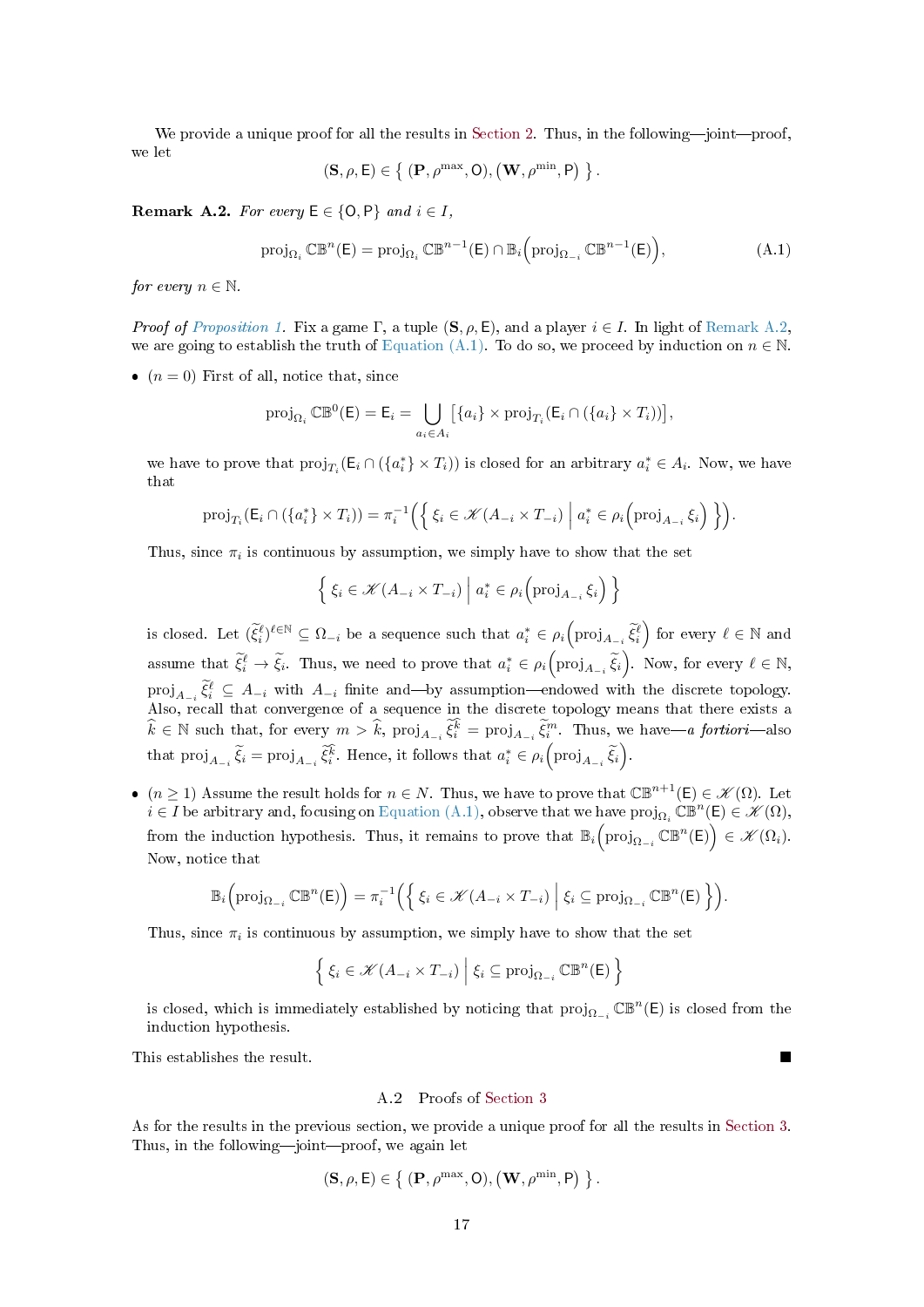We divide the proof of [Theorem 2](#page-6-1)[/Theorem 3](#page-7-1) in two parts for clarity of exposition. Of course we start from part (i) and then move to part (ii). Concerning part (i), we need additional notation. That is, given an action-type pair  $(a_i^*, \tilde{t}_i) \in A_i \times T_i$ , we let  $\kappa_i^{t_i} \in \mathscr{K}(A_{-i})$  be defined as

<span id="page-17-0"></span>
$$
\kappa_i^{\tilde{t}_i} := \begin{cases}\n\{a_{-i}^*\} : a_{-i}^* \in \arg\max_{a_{-i} \in \varphi_i(\tilde{t}_i)} u_i(a_i^*, a_{-i}), & \text{if } (\mathbf{S}, \rho, \mathsf{E}) = (\mathbf{P}, \rho^{\max}, \mathsf{O}), \\
\varphi_i(\tilde{t}_i) \subseteq A_{-i}, & \text{otherwise}\n\end{cases} \tag{A.2}
$$

where in both cases we have by construction that  $\kappa_i^{t_i} \subseteq \varphi_i(\widetilde{t}_i)$ .

Proof of Theorem  $2/$ Theorem  $3(i)$ . We divide the proof in two parts. We proceed by proving Equation  $(3.3)/E$ quation  $(3.9)$  first and then move to prove Equation  $(3.4)/E$ quation  $(3.10)$ . Fix a tuple  $(\mathbf{S}, \rho, \mathsf{E})$ .

- Regarding the proof of [Equation \(3.3\)/](#page-6-4)[Equation \(3.9\),](#page-7-2) we proceed by induction on  $n \in \mathbb{N}$ .
	- $(n = 0)$  Let  $(a^*, \tilde{t}) \in \mathsf{E}$  and  $i \in I$  be arbitrary. Let  $\kappa_i^{\tilde{t}_i} \in \mathscr{K}(A_{-i})$  be defined as in [Equa](#page-17-0)[tion \(A.2\).](#page-17-0) From our assumption,  $a_i^* \in \rho_i(\kappa_i^{t_i})$ . Hence,  $a_i^* \in \mathbf{S}_i^1$ .
	- $-(n \geq 1)$  Fix a  $n \in \mathbb{N}$ , assume the result holds for  $n-1$ , and let  $(a^*, \tilde{t}) \in \mathbb{CB}^n(\mathsf{E})$  and  $i \in I$  be arbitrary. Hence,  $\pi_i(\tilde{t}_i) \subseteq \text{proj}_{\Omega_{-i}} \mathbb{CB}^{n-1}(\mathsf{E})$ . Let  $\kappa_i^{\tilde{t}_i} \in \mathscr{K}(A_{-i})$  be defined as in [Equation \(A.2\).](#page-17-0) From the induction hypothesis,  $\kappa_i^{t_i} \subseteq \mathbf{S}_{-i}^n$ . Thus, since—a fortiori—we have that  $(a_i^*, \tilde{t}_i) \in \mathsf{E}_i$ , it is the case that  $a_i^* \in \rho_i(\kappa_i^{t_i})$ . Hence, it follows that  $a_i^* \in \mathbf{S}_i^{n+1}$ , because  $\kappa_i^{t_i} \subseteq \mathbf{S}^n_{-i}.$
- Equation  $(3.4)/$ Equation  $(3.10)$  immediately follow from Equation  $(3.3)/$ Equation  $(3.9)$ , the finiteness assumption, and the nonemptiness of the solution concepts.

*Proof of [Theorem 2](#page-6-1)[/Theorem 3\(](#page-7-1)ii).* We assume  $\mathfrak{P}^*$  to be a belief-complete possibility structure. Fix a tuple  $(\mathbf{S}, \rho, \mathbf{E})$ .

- $\bullet$  We now prove [Equation \(3.5\)/](#page-7-4)[Equation \(3.11\).](#page-8-6) Clearly, one side of the result has already been established in the proof of part (i). Thus, we establish the other side of the result by proceeding again by induction on  $n \in \mathbb{N}$ .
	- $-(n = 0)$  Fix a profile of actions  $a^* \in S^1$  and let  $i \in I$  be arbitrary. Then there exists a  $\kappa_i \in \mathscr{K}(A_{-i})$  such that  $a_i^* \in \rho_i(\kappa_i)$ . From the belief-completeness of  $\mathfrak{P}^*$ , there exists a type  $\widetilde{t}_i \in T_i$  such that  $\pi_i(\widetilde{t}_i) = \kappa_i \times T_{-i}$ . Thus, it follows that  $(a_i^*, \widetilde{t}_i) \in \mathsf{E}_i$  by construction. Since the player  $i$  was chosen arbitrarily, the result follows.
	- $(n \geq 1)$  Fix a  $n \in \mathbb{N}$ , assume the result holds for  $n-1$ , and fix a profile of actions  $a^* \in \mathbf{S}^{n+1}$ . Let  $i \in I$  be arbitrary. Then there exists a  $\kappa_i \in \mathcal{K}(A_{-i})$  with  $\kappa_i \subseteq \mathbf{S}_{-i}^n$  such that  $a_i^* \in \rho_i(\kappa_i)$ . From the induction hypothesis, for every  $a_{-i} \in \kappa_i$  there exists a type  $t_{-i}^{a_{-i}} \in T_{-i}$  such that  $(a_{-i}, t_{-i}^{a_{-i}})$  ∈ proj<sub>Ω<sub>-i</sub></sub>  $\mathbb{CB}^{n-1}(\mathsf{E})$ . Hence, from the belief-completeness of  $\mathfrak{P}^*$ , there exists a type  $\widetilde{t}_i \in T_i$  such that

$$
\pi_i(\widetilde{t}_i) := \left\{ \left( a_{-i}, t_{-i}^{a_{-i}} \right) \in A_{-i} \times T_{-i} \mid a_{-i} \in \kappa_i \right\}
$$

and—by construction—we have that  $(a_i^*, \tilde{t}_i) \in \text{proj}_i \mathbb{CB}^n(\mathsf{E})$ . Since player i was chosen arbitrarily, the result follows.

• We now prove Equation  $(3.6)/E$ quation  $(3.12)$ , where—again—we already established one side in the proof above. Thus, first of all, observe that  $\mathbb{CB}^{\infty}(E) \neq \emptyset$ . This is a consequence of the fact that  $\mathbf{S}^n \neq \emptyset$  for every  $n \in \mathbb{N}$  and that T is compact Hausdorff by assumption. Hence,  $(\mathbb{CB}^m(\mathsf{E}))_{m\geq 0}$  is a nested family of nonempty closed sets having the finite intersection property. Let  $\underline{n} := \min \{ n \in \mathbb{N} \mid \mathbf{S}^n = \mathbf{S}^{n+1} = \mathbf{S}^{\infty} \}$ . Let  $a^* \in \mathbf{S}^n = \mathbf{S}^{\infty}$  be arbitrary. Let

$$
M^{\ell}(\underline{n}, a^*) := \begin{cases} \{a^*\} \times T, & \text{if } \underline{n} = 0, \\ \mathbb{C} \mathbb{B}^{\underline{n}-1+\ell}(\mathsf{E}) \cap (\{a^*\} \times T), & \text{otherwise,} \end{cases}
$$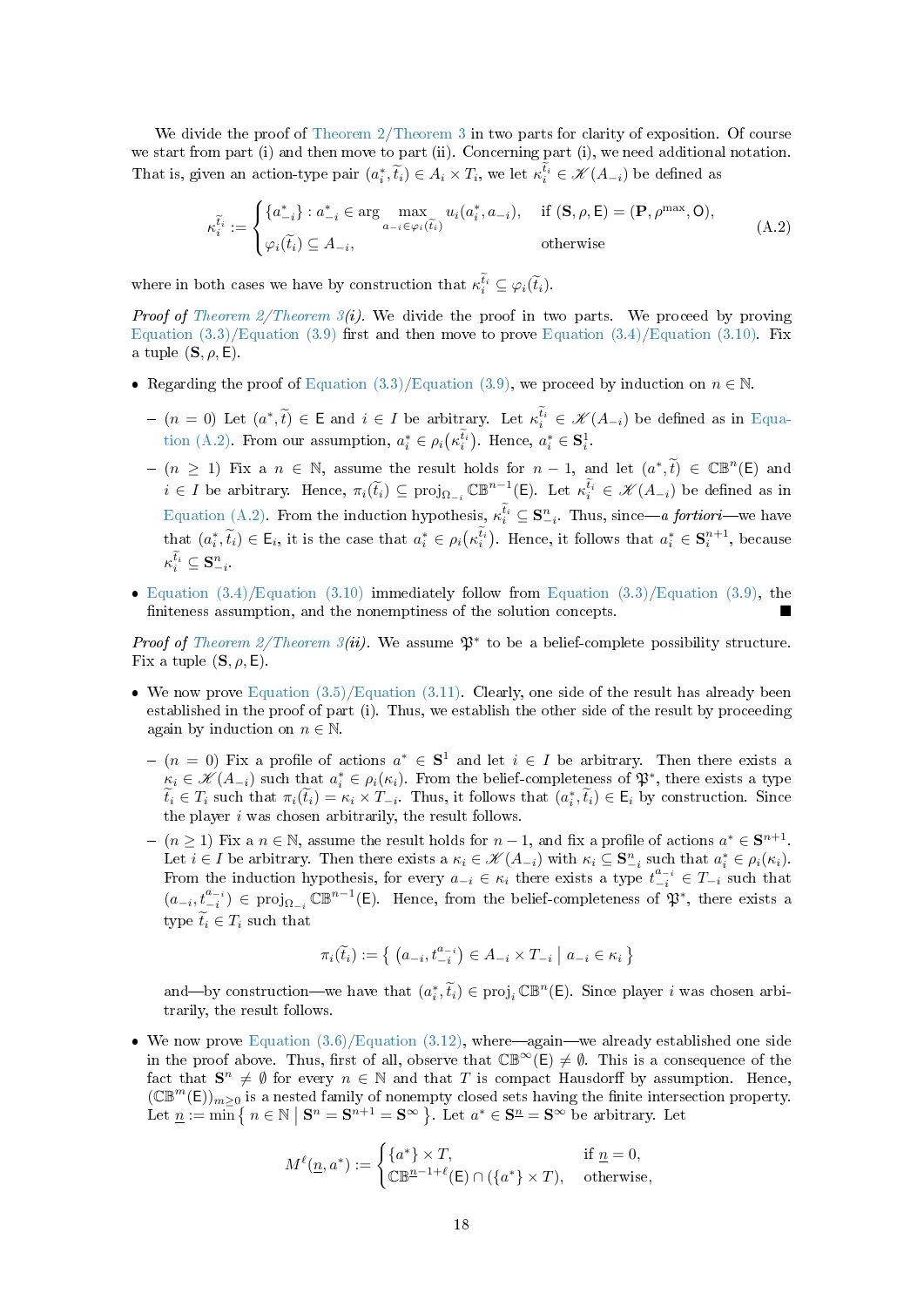<span id="page-18-8"></span>for every  $\ell \geq 0$ . Notice that this definition induces a sequence of sets. Since every  $M^{\ell}(n, a^*)$  is nonempty and closed and the sequence of sets is decreasing, it has the finite intersection property. Hence, there exists a  $t^* \in T$  such that  $(a^*, t^*) \in \bigcap_{\ell \geq 0} M^{\ell}(\underline{n}, a^*) \subseteq \mathbb{CB}^{\infty}(\mathsf{E})$ .

This completes the proof of part (ii).

*Proof of [Proposition 4.](#page-8-0)* We proceed by induction on  $n \in \mathbb{N}$ .

- $(n = 0)$  Trivial.
- $(n \geq 1)$  Fix a  $n \in \mathbb{N}$  and assume the result holds for  $n-1$ . Let  $a^* \in \mathbf{P}^n$  and  $i \in I$  be arbitrary. Hence, there exists a  $a_{-i} \in \mathbf{P}_{-i}^{n-1}$  such that  $a_i^* \in \rho_i^{\max}(\kappa_i)$ , with  $\kappa_i := \{a_{-i}\}\)$ . Let  $\widehat{A}_{-i} := \kappa_i$ . Then, *a fortiori* also  $a_i^* \in \rho_i^{\min}(\kappa_i)$ .

This completes the proof.

#### A.3 Proofs of [Section 4](#page-8-2)

Regarding the measurability as in [Proposition 5](#page-9-4) of  $\mathbb{CB}^n(A)$ , for every  $n \geq 0$ , and ACBA, the proofs in [Appendix A.1](#page-15-1) apply verbatim with  $(S, \rho, E) = (B, \rho^B, A)$ , where the same applies to the proof of [Theorem 6](#page-9-2) as proved in [Appendix A.2](#page-16-0) with  $\kappa_i^{t_i} \in \mathcal{K}(A_{-i})$  be defined as  $\kappa_i^{t_i} := \varphi_i(\widetilde{t}_i) \subseteq A_{-i}$ .

*Proof of [Proposition 7.](#page-9-1)* We fix a game  $\Gamma$  and proceed by induction on  $n \in \mathbb{N}$ .

- $(n = 0)$  Trivial
- $(n \geq 1)$  Fix a  $n \in \mathbb{N}$  and assume the result holds for  $n-1$ . Let  $a^* \in \mathbf{P}^n$  and  $i \in I$  be arbitrary. Hence, there exists a  $\kappa_i \in \mathcal{K}(A_{-i})$  such that  $a_i^* \in \rho_i^{\max}(\kappa_i)$ , with  $\kappa_i := {\tilde{a}_{-i}}$  for a  $\tilde{a}_{-i} \in \mathbf{P}_{-i}^{n-1}$ . From the induction hypothesis,  $\widetilde{a}_{-i} \in \mathbf{B}_{i}^{n-1}$  Hence,  $a_i^* \in \rho_i^B(\kappa_i)$ .

This completes the proof.

*Proof of [Proposition 8.](#page-10-0)* In generic games, given an arbitrary player  $i \in I$ , an action  $a_i \in A_i$  is B-dominated if and only if it is strictly dominated by a pure action.[28](#page-18-7) Hence, this establishes the result, for every  $n \in \mathbb{N}$ .

#### **REFERENCES**

- <span id="page-18-0"></span>Arrow, K.J., Hurwicz, L. (1977). An Optimality Criterion for Decision-Making under Ignorance. In Studies in Resource Allocation Processes (K.J. Arrow, L. Hurwicz, editors). Cambridge University Press, Cambridge. [\[2\]](#page-1-3)
- <span id="page-18-4"></span>Battigalli, P., Friedenberg, A., Siniscalchi, M. (Work in Progress). Epistemic Game Theory: Reasoning about Strategic Uncertainty. [\[3\]](#page-2-5)
- <span id="page-18-1"></span>BERNHEIM, D.B. (1984). Rationalizable Strategic Behavior. Econometrica, 52, 1007-1028. [\[3,](#page-2-5) [7\]](#page-6-6)
- <span id="page-18-6"></span>BONANNO, G. (2015). Epistemic Foundations of Game Theory. In Handbook of Epistemic Logic (J.Y. Halpern, B. Kooi, W. van der Hoek, H. van Ditmarsch, editors). College Publications, London. [\[14\]](#page-13-2)
- <span id="page-18-3"></span>Bonanno, G., Tsakas, E. (2018). Common Belief of Weak-Dominance Rationality in Strategic-Form Games: A Qualitative Analysis. Games and Economic Behavior, 112, 231-241. [\[3,](#page-2-5) [4,](#page-3-3) [10,](#page-9-5) [14\]](#page-13-2)
- <span id="page-18-2"></span>BÖRGERS, T. (1993). Pure Strategy Dominance. *Econometrica*, **61**, 423–430. [\[3,](#page-2-5) [4,](#page-3-3) [9\]](#page-8-8)
- <span id="page-18-5"></span>CHEN, J., MICALI, S. (2015). Mechanism Design with Possibilistic Beliefs. Journal of Economic Theory, 156, 77-102. [\[4,](#page-3-3) [16\]](#page-15-5)

<span id="page-18-7"></span><sup>28</sup>See [Weinstein](#page-20-1) [\(2016,](#page-20-1) Footnote 5, p.1884).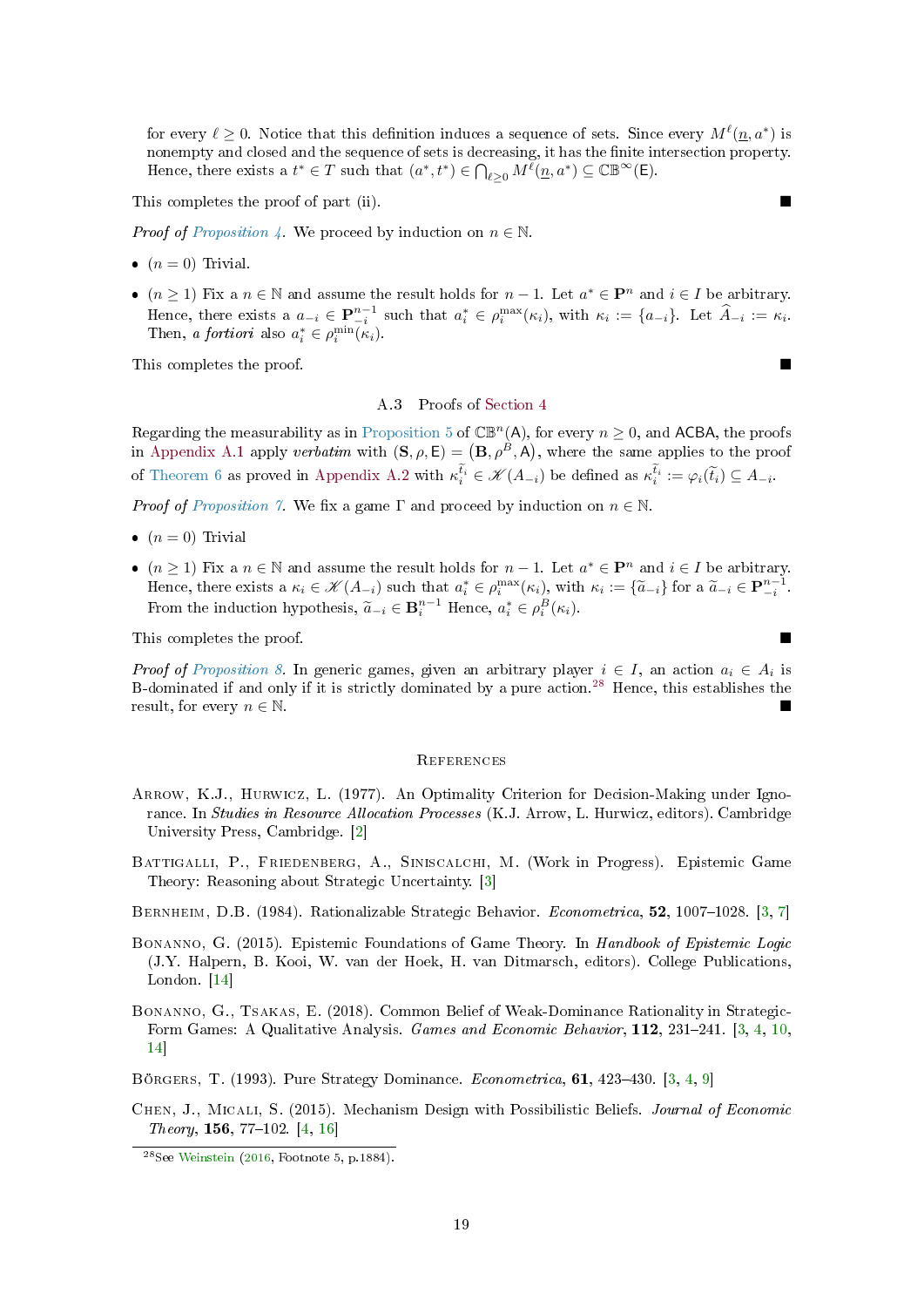- <span id="page-19-8"></span>DEKEL, E., SINISCALCHI, M. (2015). Epistemic Game Theory. In Handbook of Game Theory (H.P. Young, S. Zamir, editors), volume IV. North-Holland, Amsterdam. [\[2,](#page-1-3) [3,](#page-2-5) [4\]](#page-3-3)
- <span id="page-19-11"></span>Eichberger, J., Kelsey, D. (2014). Optimism and Pessimism in Games. International Economic  $Review, 55, 483–505. [4]$  $Review, 55, 483–505. [4]$
- <span id="page-19-15"></span>Friedenberg, A. (2019). Bargaining Under Strategic Uncertainty: The Role of Second-Order Optimism. Econometrica, 87, 1835-1865. [\[12\]](#page-11-5)
- <span id="page-19-12"></span>FRIEDENBERG, A., KEISLER, H.J. (Forthcoming). Iterated Dominance Revisited. Economic Theory. [\[10\]](#page-9-5)
- <span id="page-19-7"></span>Gilboa, I., Marinacci, M. (2011). Ambiguity and the Bayesian Paradigm. Mimeo. [\[2\]](#page-1-3)
- <span id="page-19-2"></span>GILBOA, I., SCHMEIDLER, D. (1989). Maxmin Expected Utility with a Non-Unique Prior. Journal of Mathematical Economics,  $18, 141-153$ . [\[2\]](#page-1-3)
- <span id="page-19-19"></span>Hillas, J., Samet, D. (2014). Weak Dominance: A Mistery Cracked. Mimeo. [\[14\]](#page-13-2)
- <span id="page-19-22"></span>HURWICZ, L. (1979). On Allocations Attainable through Nash Equilibria. Journal of Economic Theory, 21, 140–165. [\[16\]](#page-15-5)
- <span id="page-19-21"></span>HURWICZ, L., SCHMEIDLER, D. (1978). Construction of Outcome Functions Guaranteeing Existence and Pareto Optimality of Nash Equilibria. Econometrica,  $46, 1447-1474$ . [\[16\]](#page-15-5)
- <span id="page-19-5"></span>Luce, D.R., Raiffa, H. (1957). Games and Decisions. Introduction and Critical Survey. Wiley, New York. [\[2\]](#page-1-3)
- <span id="page-19-10"></span>MARIOTTI, T. (2003). Hierarchies of Compact Beliefs and Rationalizable Behavior. Economics Letters,  $79, 199-204, [4, 12]$  $79, 199-204, [4, 12]$  $79, 199-204, [4, 12]$  $79, 199-204, [4, 12]$
- <span id="page-19-6"></span>MARIOTTI, T., MEIER, M., PICCIONE, M. (2005). Hierarchies of Beliefs for Compact Possibility Models. Journal of Mathematical Economics,  $41, 303-324$ .  $[2, 4, 5, 16]$  $[2, 4, 5, 16]$  $[2, 4, 5, 16]$  $[2, 4, 5, 16]$  $[2, 4, 5, 16]$  $[2, 4, 5, 16]$  $[2, 4, 5, 16]$
- <span id="page-19-4"></span>Milnor, J. (1954). Games against nature. In Decision Processes (R.M. Thrall, C.H. Coombs, R.L. Davis, editors). John Wiley & Sons, Inc. [\[2,](#page-1-3) [3\]](#page-2-5)
- <span id="page-19-13"></span>NOTTELMANN, N. (2017). The Varieties of Ignorance. In The Epistemic Dimensions of Ignorance (R. Peels, M. Blaauw, editors). Cambridge University Press, Cambridge. [\[11\]](#page-10-6)
- <span id="page-19-16"></span>Osborne, M.J., Rubinstein, A. (1994). A Course in Game Theory. MIT Press. [\[13,](#page-12-5) [15\]](#page-14-4)
- <span id="page-19-20"></span>Pearce, D.G. (1984). Rationalizable Strategic Behavior and the Problem of Perfection. Econometrica,  $52$ , 1029-1050. [\[15,](#page-14-4) [16\]](#page-15-5)
- <span id="page-19-17"></span>SAMET, D. (2013). Common Belief of Rationality in Games of Perfect Information. Games and Economic Behavior,  $79, 192-200$ . [\[13\]](#page-12-5)
- <span id="page-19-0"></span>Savage, L.J. (1954). The Foundations of Statistics. Wiley, New York. [\[2\]](#page-1-3)
- <span id="page-19-1"></span>SCHMEIDLER, D. (1989). Subjective Probability and Expected Utility without Additivity. Econo $metrica, 57, 571–587.$  [\[2\]](#page-1-3)
- <span id="page-19-14"></span>SCHOTTER, A., TREVINO, I. (2014). Belief Elicitation in the Laboratory. Annual Review of Economics,  $6, 103-128$ . [\[11\]](#page-10-6)
- <span id="page-19-9"></span>SPEYER, D., STURMFELS, B.  $(2009)$ . Tropical Mathematics. *Mathematics Magazine*, **82**, 163–173.  $\lceil 2 \rceil$
- <span id="page-19-18"></span>Stalnaker, R. (1994). On the Evaluation of Solution Concepts of Games. Theory and Decision, 37, 4974. [\[14\]](#page-13-2)
- <span id="page-19-3"></span>von Neumann, J., Morgenstern, O. (1953). Theory of Games and Economic Behavior. 3rd edition. Princeton University Press, Princeton. [\[2\]](#page-1-3)